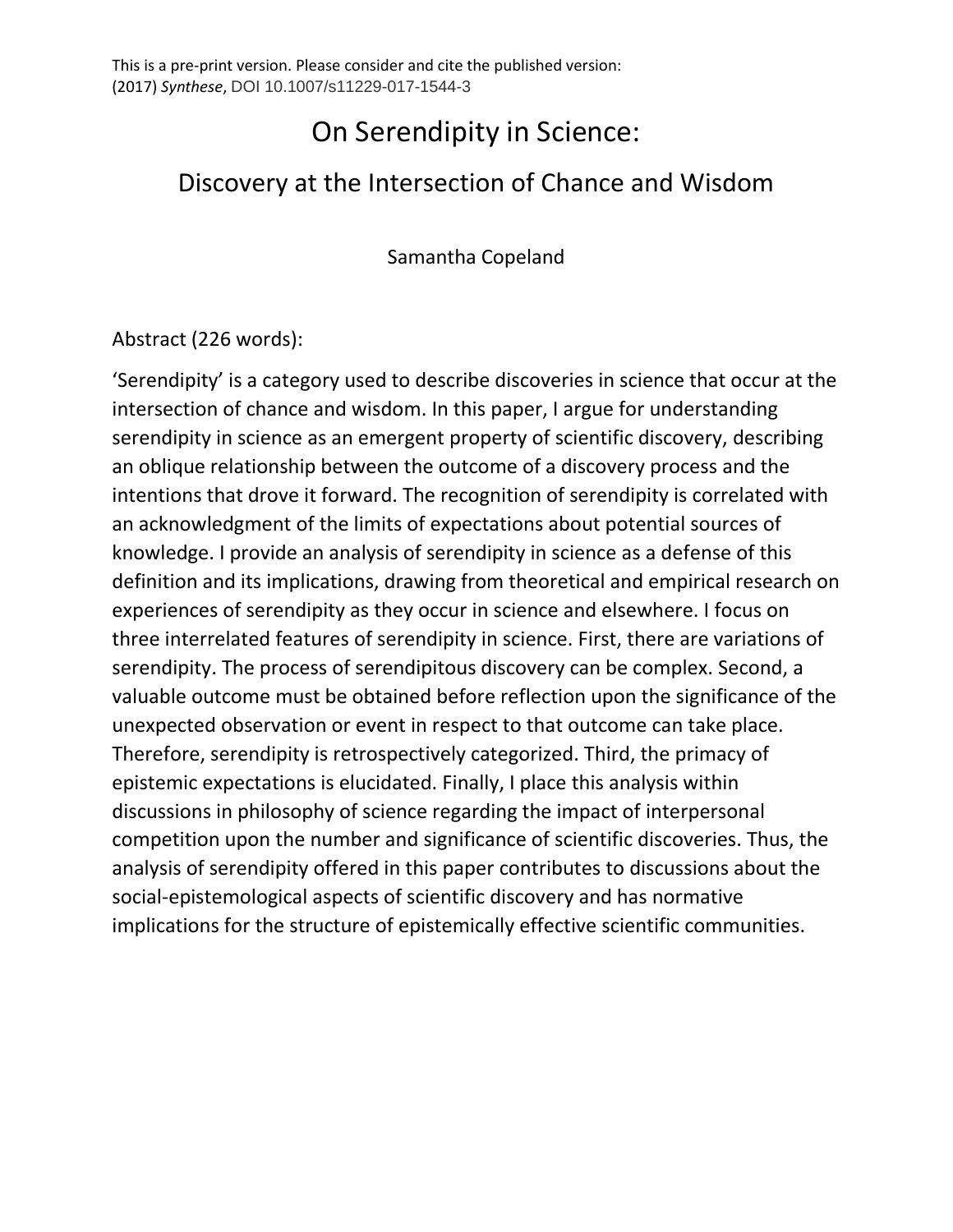Serendipity is a category used to describe discoveries that occur at the intersection of chance and wisdom. To quote the word's inventor, Horace Walpole, it describes "discoveries [made] by accidents and sagacity, of things [the observers]<sup>1</sup> were not in quest of" (1754, quoted in Merton and Barber 2004, p. 2). This paper brings together the work of philosophers of science with results of the empirical study of experiences researchers and others have had of serendipity, including the reflections of practicing scientists in diverse fields. I show that serendipity in science is best understood when looked at within the broader context of the scientific community, rather than narrowly through the lens of individual experience. At the level of the individual, serendipity points to a discovery marked by a surprising insight; at the community level, the role of epistemic expectations—both enabling surprise and determining the response to surprise—is illuminated. In turn, my approach has implications for how the scientific community ought to be structured, in order to maximize the benefits of serendipitous discovery for scientists, science and society.

I argue that serendipity is an emergent property of scientific discoveries, describing an oblique relationship between the outcome of a discovery process and the intentions that drove it forward. This definition arises from the close examination of several key features of serendipity relevant to its impact on the practice of science. These features together provide a paradoxical picture of serendipitous discovery: it requires both luck and skill, and is both unpredictable and yet can be cultivated. The purpose of this paper is to demonstrate that, when the context of the scientific community is properly taken into account, the individual experience of serendipitous discovery is no longer paradoxical. In communities that allow diverse members opportunities to contribute to the production of knowledge, there will both be more opportunities for serendipitous discovery and community members will develop the skills necessary to take advantage of those opportunities.

The first three sections of the paper address the relevant features of serendipity in science. First, serendipity has many variations. Analyses of serendipity commonly focus on an insightful, cognitive connection made by a 'serendipitous' individual. However, serendipity as experienced by scientists and by others consists of multiple kinds of connections, including social relationships and timeliness. Further, serendipitous discovery is a process rather than an event, and can be marked by several intersections of chance and wisdom that enable the valuable outcome. Second, serendipitous discovery is profoundly contingent upon contextual factors, beyond the insight of the serendipitous individual. Because it is both contingent and inherently unpredictable, serendipity can only be used retrospectively as a category to describe scientific discoveries. Further, the insight of the individual is insufficient for bringing about a serendipitous, scientific discovery—such discovery processes are also dependent on environmental factors, and the structure of the community of which the individual is a member. It is within this complex network of interacting factors that the three elements of serendipity come together, and it is from this complex network that serendipitous discovery emerges. Third, serendipity occurs when the limitations of epistemic expectations are exposed: a discovery is serendipitous because it arises from an unexpected source of knowledge, or because knowledge is produced in an unexpected way. Specific skills, in fact, are associated with serendipitous discovery, but the exercise of these skills is dependent on external factors, such as timeliness and community support, for its success. By establishing these features, I provide a defense of my definition of serendipity. In the fourth and final section, this paper makes an explicit contribution to ongoing discussions in philosophy of science, pointing to one

l

 $1$  Walpole is specifically referring here to the Princes of Serendip, characters in a fairy tale who inspired him to label this phenomenon 'serendipity' because of how they make valuable use of accidental observations.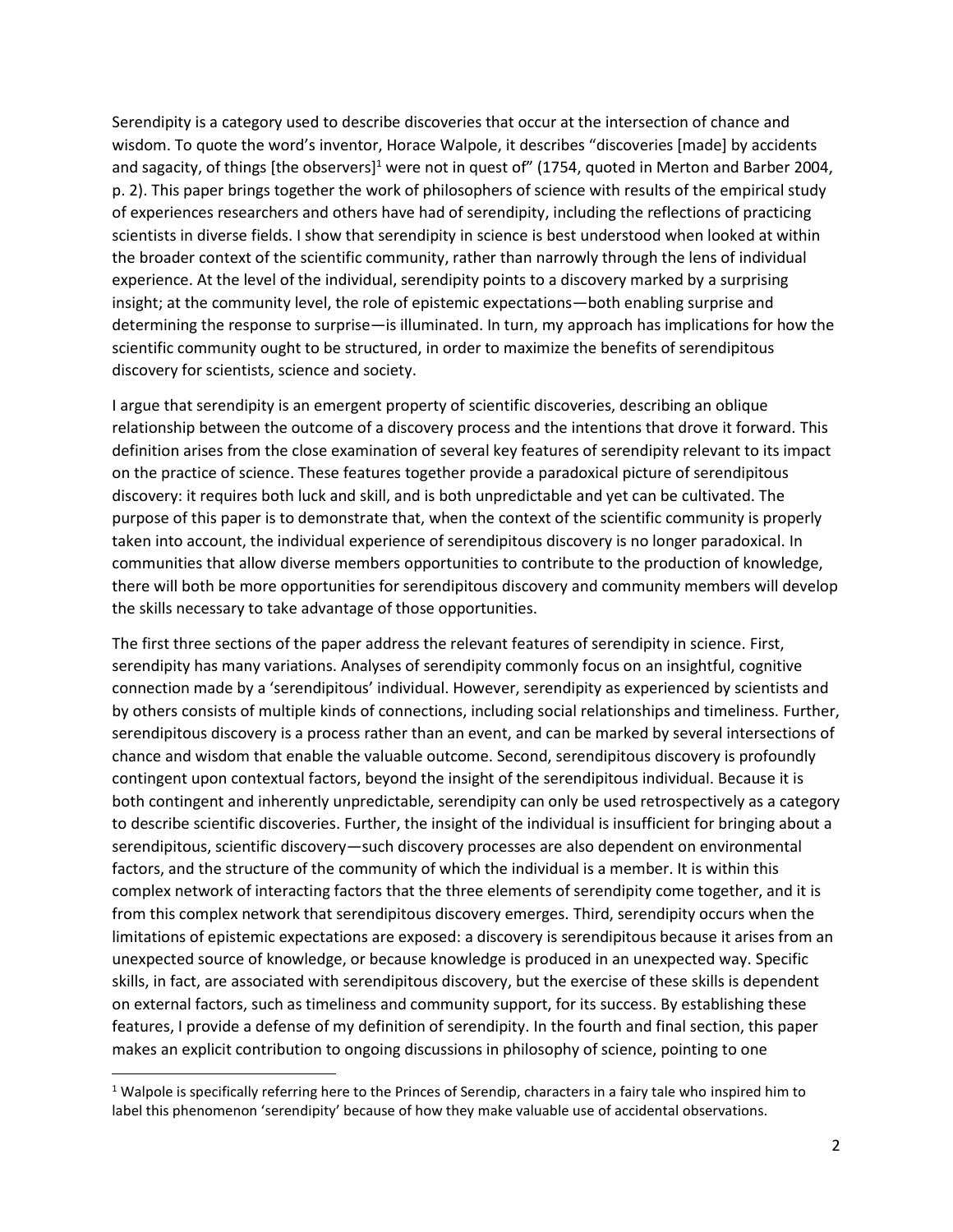implication of my analysis for the structure of science. My understanding of how serendipity works in science grounds a normative framework that affirms the value of early publication, both for individual scientists and for science itself.

#### **1. Variations of Serendipity**

 $\overline{\phantom{a}}$ 

In analyses of serendipity, the focus is often on the serendipitous individual's insight that an unexpected observation or event has value, despite its being anomalous or even in conflict with prevailing knowledge. A classic example is the narrative of the gregarious Barry Marshall, who stubbornly persisted against the grain of prevailing wisdom to convince gastroenterologists that ulcers could be caused by bacteria. This ability to perceive the potential value of an unexpected observation is frequently associated with the intellectual capacity of an individual to make some sort of "connection" between the observation and previously held knowledge. Often this is cashed out in light of Louis Pasteur's famous dictum, that "chance favours only prepared minds" (1854, quoted in van Andel 1994, pp. 634-5).

Many theorists of serendipity have given a primarily cognitive account of the wisdom involved in recognizing potential value in the unexpected. James Austin (2003) defines what he calls the "Pasteur Principle": "Some special receptivity born from past experience permits you to discern a new fact or to perceive ideas in a new relationship, and go on to comprehend their significance" (p. 76). Miguel Piña e Cunha and colleagues (Cunha et al. 2010) take up Arthur Koestler's (1964) term of "bisociation" as the "functional basis for metaphorical thinking…Bisociation entails an exercise of intuition, the intuitive recognition of possibilities…when ideas are combined in an original way" (Cunha et al. 2010, pp. 321 & 323). Similarly, Mark de Rond (2014) suggests that the key component of serendipity is an intellectual capability for making "'matching pairs' of events…that are *meaningfully*…related" (p. 1, emphasis his). Other theorists have used the Peircian term "abduction" to capture the kind of inferential reasoning that goes into evaluating the potential value of an unexpected observation (e.g.: Darbellay et al. 2014, p. 5; van Andel 1994, pp. 635*ff*).<sup>2</sup> According to Paul Thagard, the serendipitous moment in a scientific discovery is marked by a "conceptual combination" (Thagard 2012, p. 392).

Such intellectual connections are described by Gary Fine and James Deegan (1996) as instances of "analytical serendipity." Analytical serendipity is only one of three categories of serendipity Fine and Deegan identify in the autobiographical narratives of ethnographers. They also identify two other categories, "temporal serendipity" and "serendipity relations." Temporal serendipity describes the inclusion of a dramatic but unexpected event in an ethnographer's tale, one that allowed the narrator to participate in aspects of a culture they would otherwise have missed altogether.<sup>3</sup> The category of

<sup>&</sup>lt;sup>2</sup> Of course, in philosophical discussion about the logic or rationality of scientific discovery, there is a deep and complicated debate concerning abduction (see work by Peirce, Paavola, Hanson, Hintikka, for example). How well abduction works as a description of the reasoning involved in some cases of serendipity (see the following paragraphs) is a topic I pursue elsewhere, and is outside of the scope of this paper.

<sup>3</sup> This is also frequently called *synchronicity* in the serendipity literature, following Jung: "simultaneous occurrence of two meaningfully but not causally connected events" (as quoted in Liestman 1992, p.527). Daniel Liestman's (1992) use of synchronicity as one category of serendipity in library research is picked up by several others, from fields such as computer-human interaction (Kefalidou & Sharples 2016), education (Nutefall & Ryder 2010) and information studies (Foster & Ellis 2014). Synchronicity is also appealed to by organizational and management theorists (see Cunha 2005 for further references). However, I follow Lawley and Tompkins (2008), who draw a distinction between synchronicity and serendipity, because the former is recognized immediately whereas the latter is not (see section 2).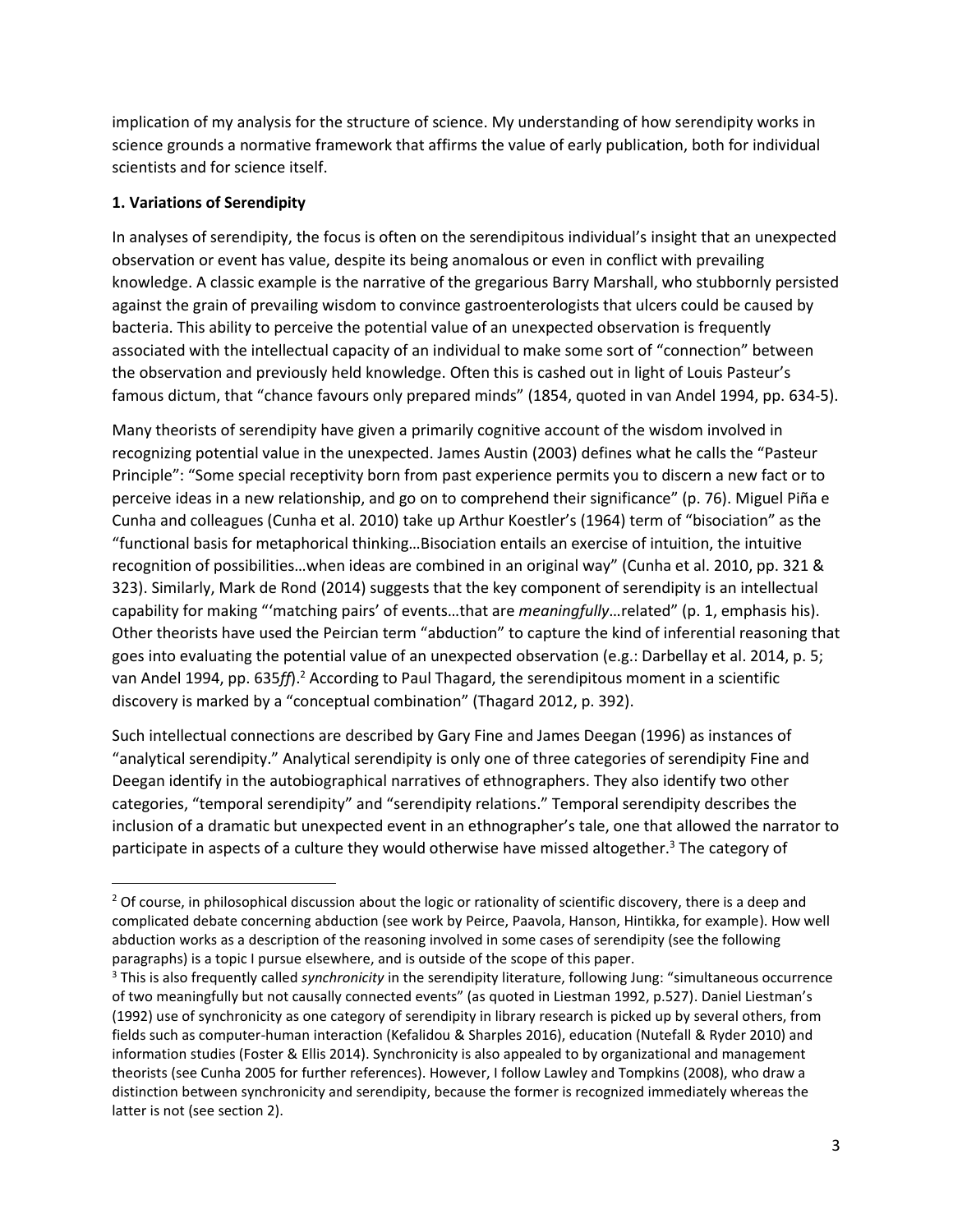serendipity relations describes "the unplanned building of social networks" (Fine & Deegan 1996, p. 438). It includes the people we meet unexpectedly, who turn out to be sources of valuable knowledge or who lead to further valuable connections (Fine & Deegan 1996, p. 440). Temporal serendipity and serendipity relations are instances in which serendipity goes beyond the cognitive: connections made between people, or ones being present at the right time and in the right place, can just as well lead to valuable discoveries.

Examples of serendipitous connections that are temporal or social, rather than or as well as intellectual, are found throughout contemporary descriptions of serendipitous science. A serendipitous discovery process in science can involve multiple kinds of serendipity. Tales of serendipity often include the details of life that led individuals to be in the right time, place and circumstances to make a discovery.

For instance, the story of Marshall's serendipitous discovery of the bacterial cause of stomach ulcers tends to focus on his role as spokesperson for his own discovery. However, Paul Thagard provides a detailed recounting of the discovery in which we see how Marshall's good fortune in having the right social connections and available resources enabled him to succeed (Thagard 1998a, 1998b). In James Estes' (2016) scientific autobiography, the author recounts several different kinds of serendipity. At times, Estes happened to meet the right person, with whom he could continue his work (pp. 101, 108, 116). Some people he met guided his research in a distinct way (pp. 29, 37, 191). Circumstances put him in the right place and time to make key observations (pp. 28, 108, 148). External events also affected the path he took as a scientist (pp. 21, 33, 167, 203-4). When reflecting upon these instances in his past, Estes sees them—and, consequently, the scientific discoveries they enabled him to make—as serendipitous (pp. 3, 230).

Howard Gest (1997) offers another example, when he notes the importance of an unexpected social connection between labs in the isolation of vitamin C. A former graduate student (Joseph L. Svirbely) of Charles King who had been working with King on the problem of scurvy wound up, via "a serendipitous event," working in the lab of Albert Szent-Gyorgyi in Hungary. It was this unexpected social connection that led to the testing of Szent-Gyorgyi's sample of a chemical he had isolated and called hexuronic acid, to confirm it was indeed vitamin C. Consequently, this unexpected social connection led to Szent-Gyorgyi's receiving a Nobel Prize for that work (Gest 1997, pp. 22-24). In Gest's (1997) words, Svirbely the PhD student had become an "accidental agent," connecting the research happening in otherwise isolated labs (p. 24).

Hindsight has the effect of reifying a complex process as a linear sequence of events, and serendipity narratives often rhetorically trace the origin of a discovery to a "magic moment" in time (de Rond and Morley 2010, p. 7). Likewise, scientific processes are often only retrospectively recognized as leading to discovery (Fleck 1979). Thomas Nickles points out that this retrospective classification of a particular series of events as leading to discovery can have a rarefying effect on our perception of the originating event:

What we retrospectively interpret as revolutionary breakthroughs typically begin life as rather normal work. Over time, by telescoping historical development, scientists whiggishly invest these charmed cases with far more meaning than they originally possessed…Most analysts of scientific discovery fail to notice that much or most of what we count as "the discovery" is actually accomplished in the reworking and refinement that occurs in the years and decades *following* the original work. (Nickles 1997, pp. 128-129, emphasis his).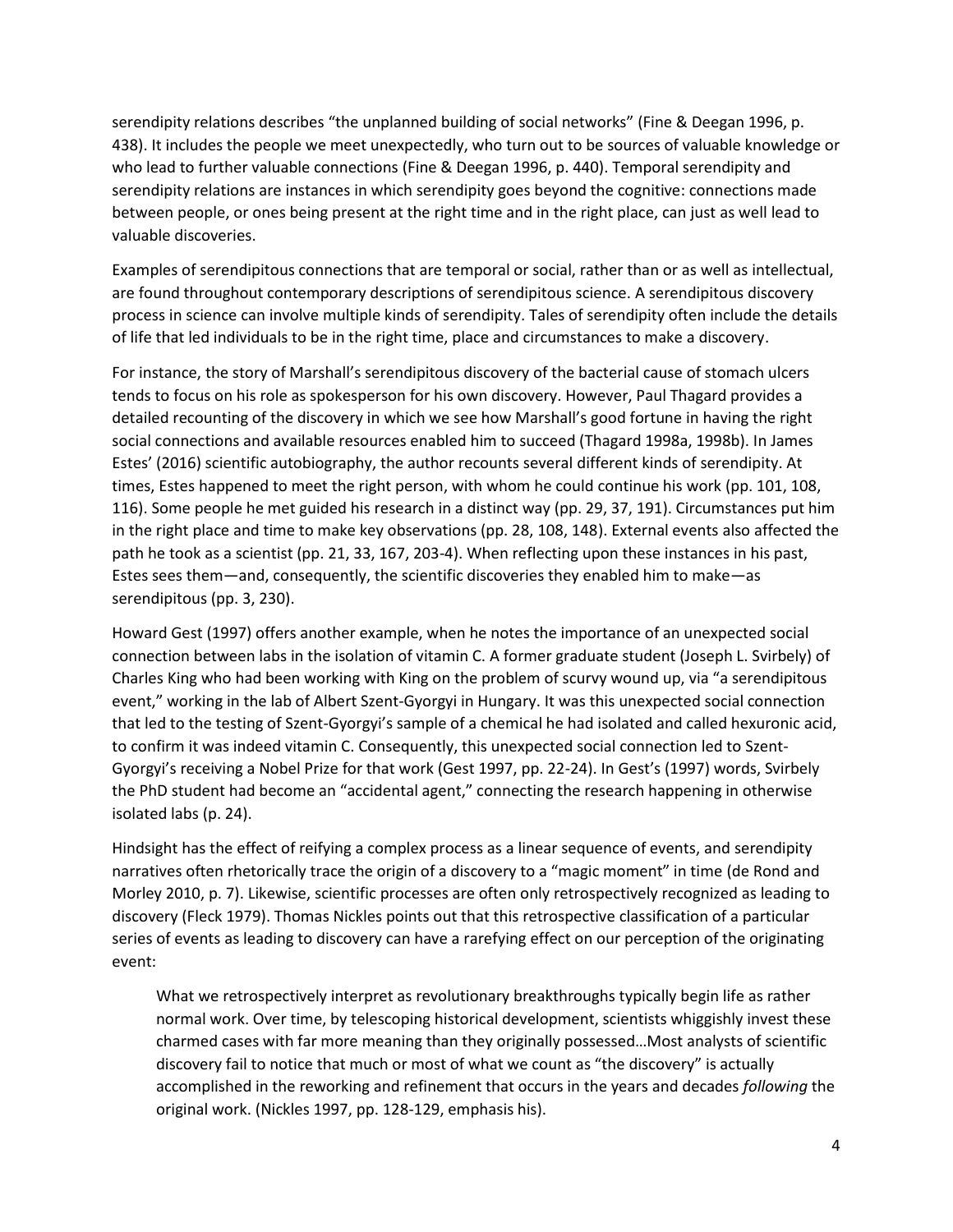As Nickles notes, events that follow the "origin moment" have as much to do with making the discovery as the moment itself. In fact, when a discovery narrative is told there is often a choice to be made as to which event attributes the property of serendipity to the discovery. The story of penicillin's discovery, for instance, contains multiple chance events and coincidences, and the discovery was not a direct or even predictable result of Alexander Fleming's insight in shielding the infamous petri dish from the wash.<sup>4</sup> As Gest comments regarding the narrative of the vitamin C discovery:

The fateful connections and sequelae involving King, Svirbely, and Szent-Gyorgyi were, in fact, quite complicated and even now, difficult to sort out…A number of serendipic [sic] events were involved in the vitamin C story, but none of them can be said to be *the* crucial event or "accident." (Gest 1997, p. 23-24, emphasis his).

In sum, serendipity in the practice of science is more ubiquitous than momentous. Robert Merton pointed to this first when he described what he called the "serendipity pattern": "observing an *unanticipated, anomalous and strategic* datum which becomes the occasion for developing a new theory or for extending an existing theory," a "*fairly common experience*" (Merton 1948, p. 506, emphasis his, then mine). I argue that it not only describes the greater-than-average-value discoveries that arose with the help of chance, such as penicillin, but also the networks of accidental connections later recognized as valuable (Copeland 2015; see also McCay-Peet & Wells 2017, p. 99). These include connections between ideas, people, places, experiences, and more. When such connections happen during a discovery process, any one of them may lead to the categorization of the discovery itself as serendipitous. Thus, a process of serendipitous discovery is likely to involve participation from multiple scientists, in one way or another, and to extend across time. In contrast to the individualistic depiction of serendipity as a "flash of insight" then, we have a picture of serendipity as occurring within a community, involving networks of individuals and interactions (McBirnie & Urquhart 2011).

#### **2. Retrospectivity & Emergence**

 $\overline{a}$ 

Thagard provides an excellent case study in his detailed description of one of the more popular examples of serendipity in the literature, the discovery of *H. pylori* and its relationship to ulcers, for which Barry Marshall and Robin Warren were awarded a Nobel Prize (Thagard 1998a, 1998b). Thagard himself uses serendipity to describe two distinct events in the discovery process as a whole: the observation of bacteria in the stomach, and the discovery of how to cultivate the bacteria in the lab.

Warren was not searching for bacteria in the stomach when he found it, during the course of his everyday work as a pathologist. As Thagard comments, "he just happened to examine gastric specimens with sufficient microscope magnification to make bacteria visible" (1998a, p. 114). At the time this observation was made, the stomach was thought to be a sterile environment in which bacteria could not survive, and so the observation was unexpected. Thus, the discovery of *H. pylori* bacteria in the stomach by Warren was serendipitous. For Thagard, the value of this serendipity is that it generated questions

<sup>4</sup> There are many chance aspects of even this observation, including the perfect temperature fluctuations in London at the right time, an open door to a stairwell, and Fleming's vacation (Diggins 2003). Chance marked the path to penicillin's mass-production as well—to name one instance, lab assistant Mary Hunt was at the local market when she picked up a moldy cantaloupe, which led to the discovery of a better medium for penicillin's production, despite the hundreds of samples sent from afar to the lab for just that purpose. The insightful assistant in this case was, however, rewarded with a nickname—'Moldy Mary'—rather than a Nobel Prize.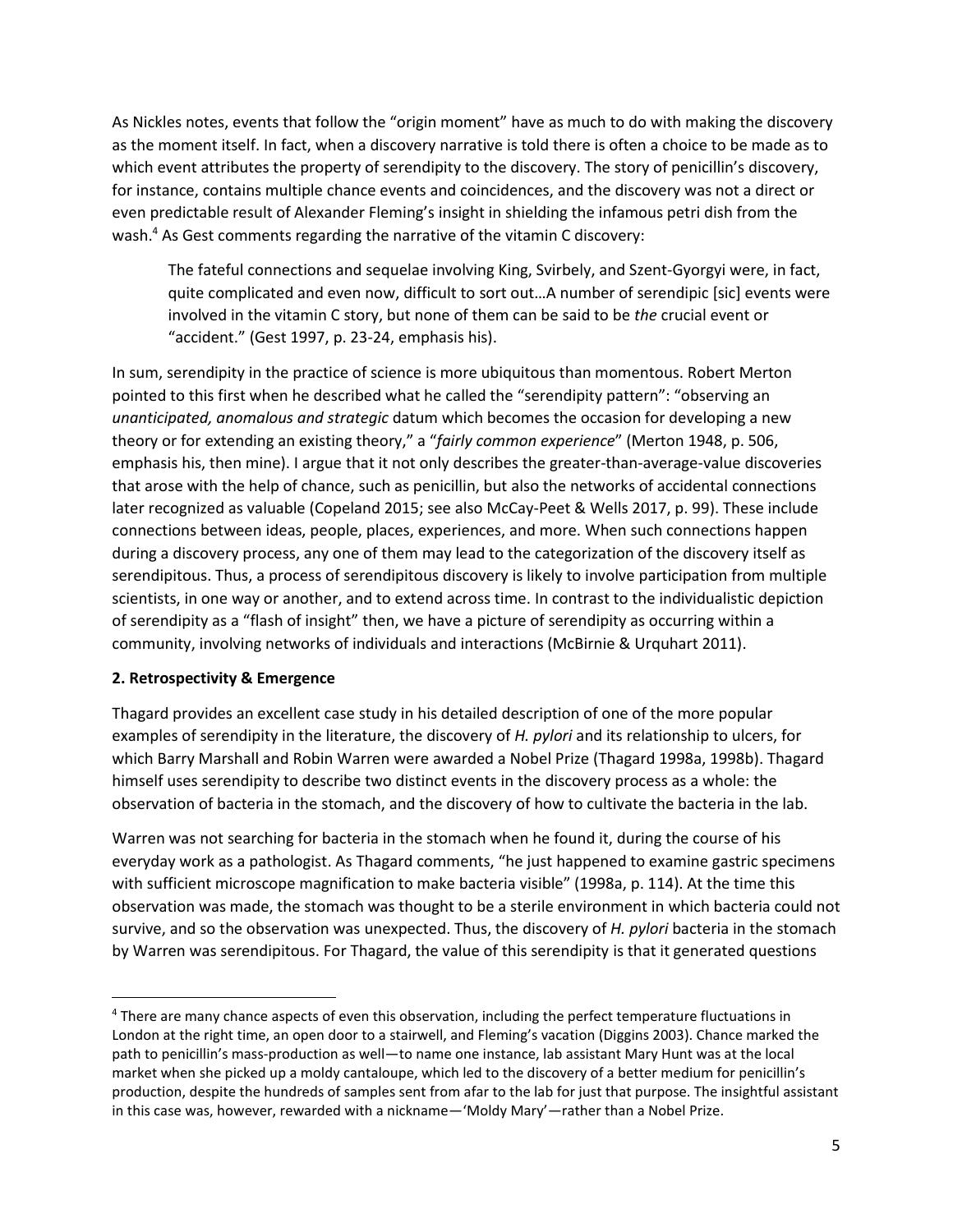for the curious Warren, who then pursued investigation of the bacteria with the help of a gastroenterologist, Marshall. Serendipity here is a surprising observation that leads to a new direction of inquiry.

Similarly, serendipity played a role in Marshall's later discovery of how to cultivate the bacteria in the lab. Attempts to cultivate it repeatedly failed at first. It was then accidentally discovered that the fortyeight hours given to allow growth was insufficient—the distraction of a busy schedule and the coincidence of a four-day weekend provided the solution, allowing the bacteria five days to cultivate (Thagard 1998a, p. 114). In this case, serendipity is a chance event that leads to an unexpected solution to a problem.

Thagard separates out these serendipity-moments because they are marked by surprise and chance, in contrast to the intentional phases of questioning and search that followed (Thagard 1998a; 2002, p. 90). However, as Alan Baumeister, Mike Hawkins and Francisco López-Muñoz (2010) illustrate in their analysis of the history of serendipity in psychopharmacology, this treatment of a single discovery process as a series of moments can be confusing. For instance, they consider two seemingly contradictory claims made by John Cade, who discovered that lithium was an effective treatment for mania. Cade claimed both that the discovery was *unexpected* and that the *expected* result of a clinical trial in humans was a reduction in mania (Baumeister et al. 2010, p. 265). Baumeister and colleagues resolve this contradiction by breaking the discovery of lithium as a treatment for mania into two, distinct discovery processes—one serendipitous (an unexpected observation that lithium had lethargy-inducing effects on guinea pigs) and one non-serendipitous (the rational pursuit of lithium's therapeutic application in a clinical trial).

However, the observation that lithium had lethargy-inducing effects on guinea pigs was not valuable until its effectiveness in treating mania was recognized; until the 'second' discovery was made, the 'first' discovery was not considered a serendipitous discovery in psychopharmacology. Cade himself may have thought it an interesting and valuable *observation* at the time, but only upon confirming its value to science and medicine did it become an episode in a narrative about a *discovery*, leading to the confusion pointed to by Baumeister and colleagues. As does Thagard, Baumeister and colleagues break a process into serendipitous and non-serendipitous moments, events or discoveries in order to clarify the interaction between intentional and non-intentional aspects of a discovery process. However, these distinctions are misleading when it comes to understanding serendipity itself. In particular, they prevent analysis of two key aspects of serendipity in science, retrospectivity and emergence.

I argue rather that classifying a discovery as serendipitous points to the impact of one or more unexpected events upon a process that is not complete until the valuable outcome has been determined. To understand how serendipity happens we must look at the interconnection between insight, the unexpected event(s) and the valuable outcome together (Copeland 2015; Solomon 2017, p. 5; McCay-Peet & Wells 2017, p. 103). Not only is it often arbitrary to distinguish one unexpected connection as "*the* crucial event," as Gest puts it in the quotation above, but what gives meaning to the moment of surprise—what makes it *serendipitous*—includes the value of the outcome, as well as characteristics inherent in the moment itself.

Consider a case of "serendipity lost"—an unexpected insight that, although wise and marked by surprise, fails to result in a valuable outcome. While these are hard to come by—rarely does one find a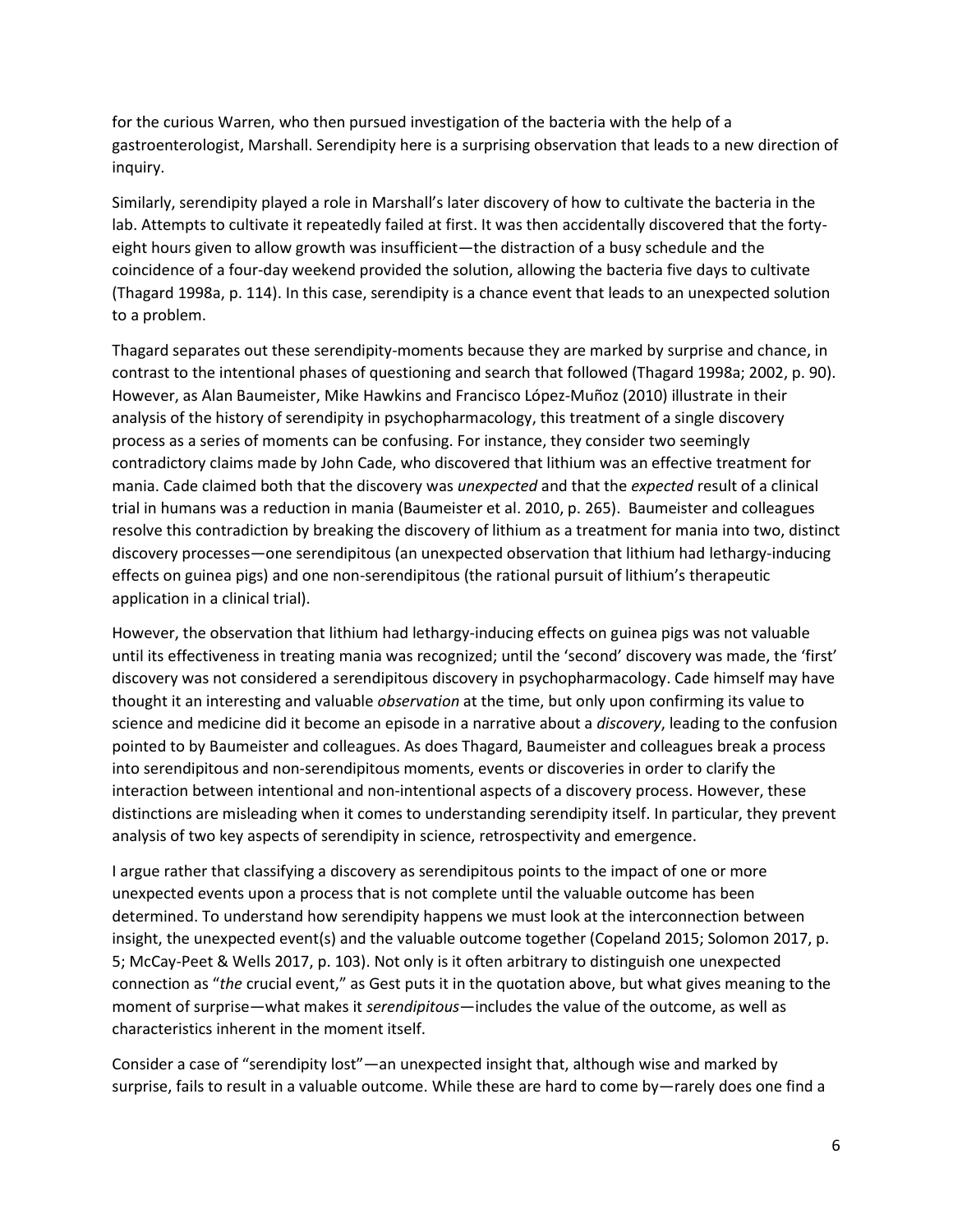publication detailing a discovery that was never made<sup>5</sup>—one example has been described in detail by Bernard Barber and Renée Fox (1958). They tell the tale of the floppy eared rabbits: an observation of a reaction in their experimental rabbit population made by two scientists at almost the same time, both of whom were insightful enough to recognize it was an interesting observation that ought to be followed up. Only one of the scientists, however, actually did follow it up sufficiently to make a discovery about the effects of papain on the cellular structure of the ear cartilage. There was no real difference between the two scientists' original observations, as Barber and Fox point out—both observations were unexpected, and both inspired an insightful curiosity in the observers. What made the difference to the discovery were the events that followed that observation, and the obtainment of the valuable outcome in one case but not the other. As a result, Dr. Kellner was not serendipitous in respect to this observation, driven down other paths of research instead. For Dr. Thomas, the serendipitous scientist in this story, "the planned and the unplanned, the foreseen and the accidental, the logical and the lucky…continued to interact" beyond the original observations to keep him on the path to this particular valuable outcome (Barber & Fox 1958, p. 134).

Thus, serendipity is a category that can only be applied retrospectively to a discovery process, once the valuable outcome has been determined and upon reflection on the now-apparent significance of the relevant unexpected events and insight.<sup>6</sup> One never says, "This is going to be serendipitous"—not only because it often occurs by chance, but also because until the value of the discovery is made clear, the category of serendipity does not yet apply.<sup>7</sup> In fact, empirical research shows that a period of reflection is necessary for the observer to recognize the significance of the chance event and the wisdom of her own insights.

In light of qualitative data acquired through interviews with academic researchers, artists, library users and laypeople, several versions of a process model of serendipity have been developed (Cunha 2005; Lawley & Tompkins 2008; McCay-Peet & Toms 2010; Rubin et al. 2011; Makri and Blandford 2012).<sup>8</sup> These process models all include the outcome as a necessary step in serendipitous discovery. Further, many of them highlight its retrospectivity and the necessity of reflection upon previous events before the category is applied. Consider this version by Stephann Makri and Ann Blandford (2012):

 $\overline{\phantom{a}}$ 

<sup>5</sup> A possible exception is Alexander Kohn's (1989) book, *Fortune and Failure: Missed Opportunities and Chance Discoveries in Science.* However, as with the example given by Barber and Fox, the 'forgotten' discoveries in this book are only seen as such in light of the discoveries that were (later) actually made.

<sup>&</sup>lt;sup>6</sup> Given the quotation from Nickles above, one might extend this retrospectivity to many discovery processes, but since it would not extend to *all* processes categorized as discovery processes (since some are indeed intentional, for example, and therefore prospective), 'serendipity' remains a particular classification within that broader category (ie: a kind of discovery process that is recognized retrospectively).

 $7$  Of course, in some cases this timeline is collapsed, such as when the value of the discovery is clear at the time of observation. One example might be when a collector of fine garden gnomes happens by chance to visit a friend whose neighbor is holding a garage sale and selling a gnome whose value the collector is able to identify immediately. But more often, including in the examples Walpole himself gives and (I would argue) almost always in the case of scientific discovery, multiple steps are required to reveal the true value of the unexpected finding. And still, the gnome collector could not have known her visit to the friend would be serendipitous beforehand (or it wouldn't have been, by definition).

<sup>8</sup> Cunha (2005) and Lawley and Tompkins (2008) developed the first process models through an analysis of case studies and the literature. The later articles cited here refer to studies that confirmed and refined that model via empirical research (i.e.: interviews).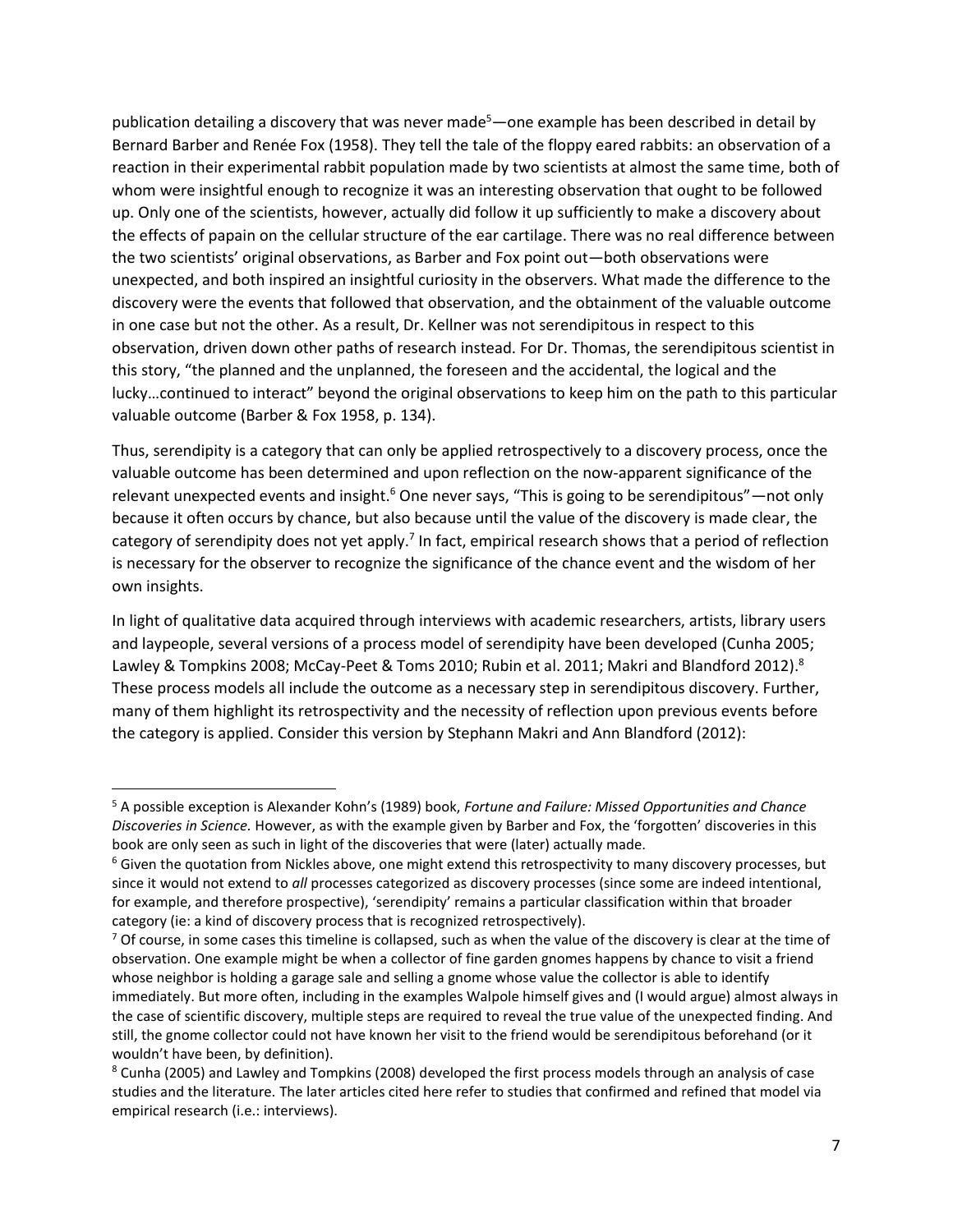

*Figure 1: Makri and Blandford's empirical process model (2012, fig.2)*

Because of the retrospective nature of the category, the fact an unexpected event, meeting or observation *was* serendipitous is determined by reflection upon the value of the *result* of a *process* during which that event, meeting or observation played a key role. First, note that this process is often iterative, rather than strictly linear (see also Lawley & Tompkins 2008; McCay-Peet & Wells 2017, p. 102). Before the value of the outcome is established, several iterations of "reflect upon the value," "project the value," and "exploit the connection" may occur. Along the way, other outcomes of value may be obtained and there may be several moments in which chance intersects with wisdom. But the process of serendipitous discovery is not complete until a particular outcome is obtained such that it results in the perception of at least one of those moments as unexpectedly valuable *in relation to that outcome.* Only then is the "mix of unexpected circumstances and insight" (together with the outcome) considered an instance of serendipity.

Second, the value assigned to the moment and the outcome together is oblique in relation to the intentions that (initially) drove the underlying process forward. That is, the intentions behind the activity taking place at the time of the unexpected observation or event are only indirectly related to the outcome of the process, the serendipitous discovery. In Walpole's words, "many excellent discoveries have been made by men who were *á la chasse* of something quite different" (1789).

This holds for cases of so-called pseudoserendipity as well. The term "pseudoserendipity," coined by Royston Roberts (1989), suggests that a distinction should be made from "pure serendipity" in cases when the observer may have been seeking the knowledge she accidentally found. One example is Charles Goodyear's discovery of the vulcanization of rubber. The actual discovery was accidental— Goodyear had not planned to heat the rubber compound he was working with when it (accidentally) came into contact with a hot stove. However, he was *in general* looking for a method to enable rubber to withstand the cold, and such a method was revealed by his mistake. Because Goodyear was looking for just such a solution, but found it in an unexpected place, Roberts feels this example does not capture the essence of serendipity (Roberts 1989, pp. 54-55). However, the outcome is still obliquely related to the intentions driving the process—the intentions behind Goodyear's use of the stove at the time did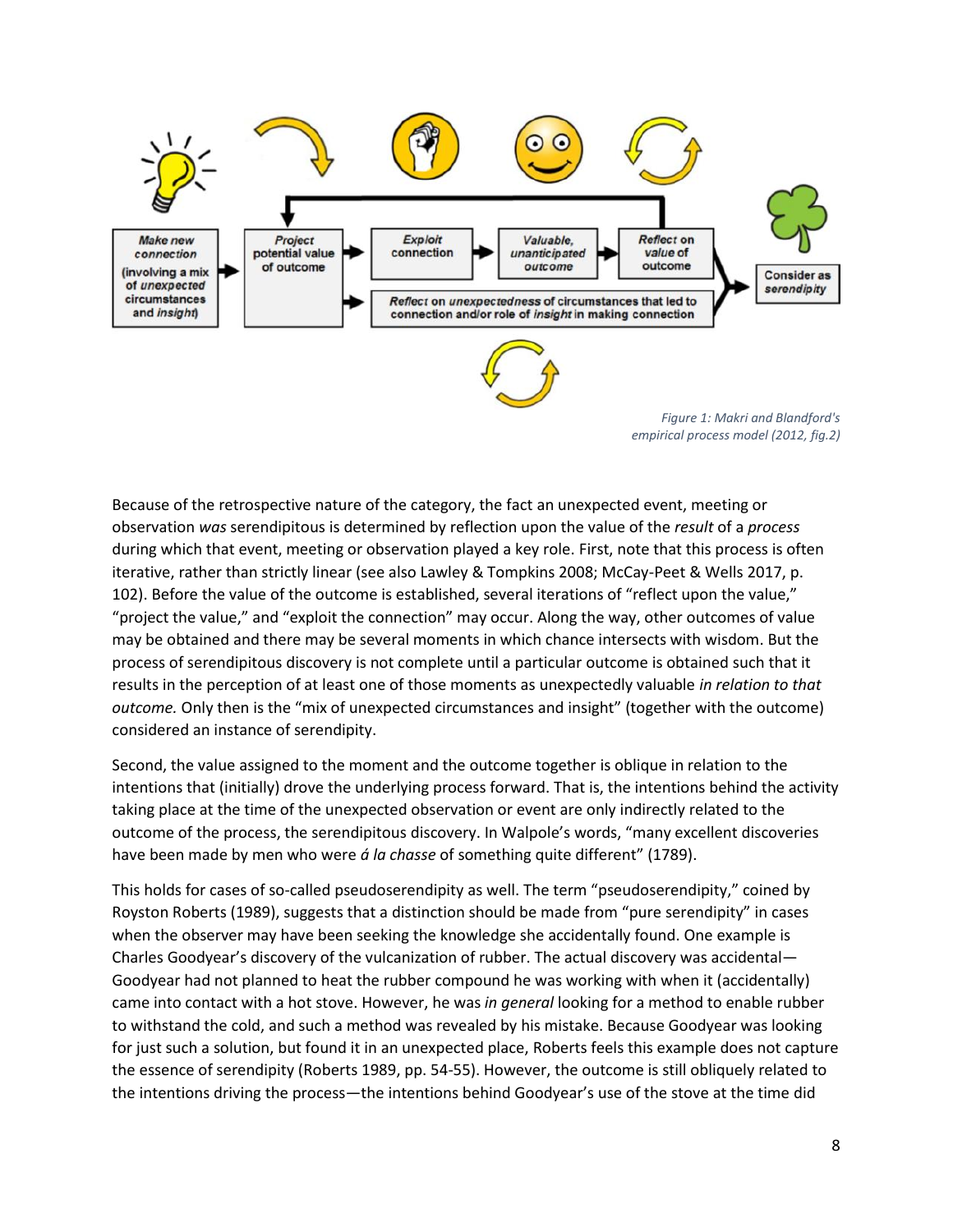not include a hypothesis about vulcanization. The value of heating rubber was unknown at the time the rubber was spilled and so was determinable only retrospectively, once the effects were observed and their application surmised.

Similarly, as Aharon Kantorovich argues in his book-length treatment of serendipity in science (1993), processes of discovery frequently end in a way unpredictable from the perspective of their origins. Because other scientists will take an observation and work with it, new purposes and new knowledge inevitably arise that do not reflect the intentions of the original observer in making and disseminating the observation itself. The observer, in Kantorovich's words, remains "blind" to the ultimate value of the observation (1993, pp. 153-154). It is this oblique relationship with the intentions driving the underlying process—the reasons behind the actions being taken at the time—that marks serendipitous discovery. The outcome, indeed, *emerges* from the processes and intentions (and other features of the context) at hand.

For instance, take the origin of the word itself, in the fairy tale that Walpole recounted in his 1754 letter to More. The princes of Serendip were on the road to Persia when they made observations that, later, when they encountered a person with a problem (having lost his camel), became useful in solving that very problem. At the time of making the observations, the princes could not have known they would encounter the camel driver who needed that knowledge. Nonetheless, they recognized their observations were interesting and potentially valuable, and readily recalled them when they could be used. A (serendipitous) collaboration between them and the camel driver thus emerged when he presented them with a problem to which they (unexpectedly) had the solution.

An emergent property can be described as novel in the sense that it cannot be reduced to the properties that exist in the underlying process or context from which it arose (Clayton 2006). A popular example is the idea that consciousness "emerges" from the neural networks of the brain. In the tale of the princes of Serendip, the property of serendipity emerges from the *interaction* of the princes' observations with the further context of the camel driver's problem, and not from any properties inherent in the observations (or in the camel driver's problem) themselves.<sup>9</sup> As David Chalmers (2006) points out, however, emergence is used in science and philosophy to express two distinct concepts. What is often called "weak emergence" is defined epistemologically, as the result of a limitation in our understanding of events, objects, and their properties. In contrast, "strong emergence" suggests that the emergent phenomenon cannot be deduced, even in principle, from the properties of the underlying context or process from which it arises. Considering serendipity in light of this debate draws out both why the term applies to serendipity as well as the nature of the role epistemic expectations play in serendipitous discovery.

One might consider serendipity as an example of weak emergence, because it seems that only our epistemic limitations make it unexpected. However, even if it were possible to rationally reconstruct the process involved in some past incident of serendipity perfectly, thereby enabling us to explain (and, in principle, predict) how that event occurred, this does not mean it is not a case of strong emergence (Anjum & Mumford 2017, p. 104). Further, both the state of knowledge in science and the environment in which it is practiced continues to change, and so the complex interaction of factors that enables a

l

<sup>&</sup>lt;sup>9</sup> See Anjum and Mumford (2017) for an example of an account of emergent properties as those properties that do not belong to the parts but rather arise from an interaction between parts as novel properties of the whole.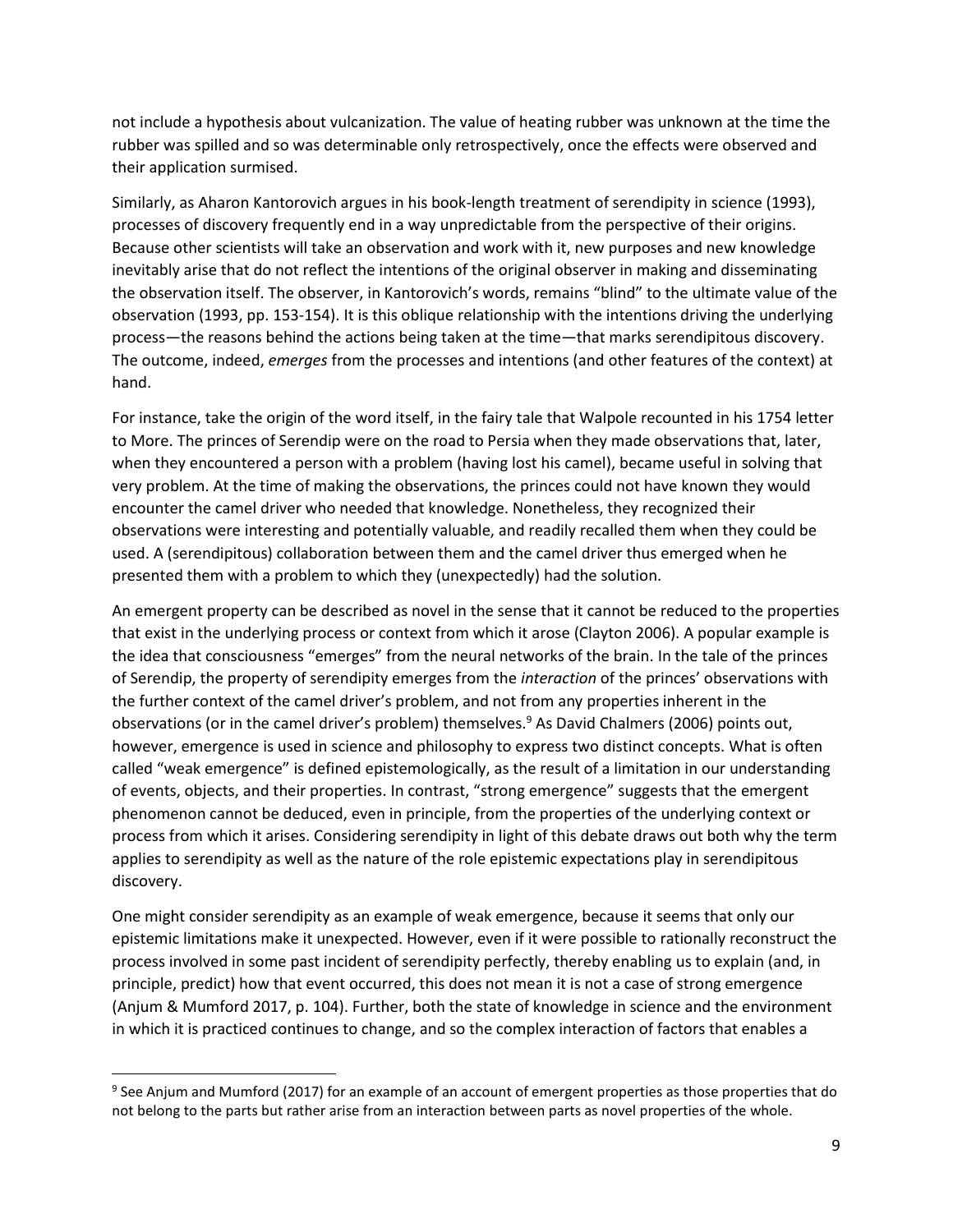serendipitous discovery to occur in one instance will not be repeated in the next. The ability to explain a causal process when looking backwards does not logically entail that we could, in turn, predict that event when looking forward.<sup>10</sup> Each case of serendipity arises because of epistemological limitations, but these limitations are part of the very nature of serendipity itself—serendipity occurs precisely when there is a failure to expect that a particular process will produce the valuable outcome it does. Thus, there are reasons to see serendipity as a case of strong emergence.

I do not have the space here to fully explore whether serendipity is a case of weak or strong emergence, but wish to highlight the role of epistemic expectations by raising the question. That is, there is an intimate interaction in instances of serendipitous discovery between epistemic expectations—about where knowledge might come from, or predictions about what will happen next—and the impact of retrospectively recognizing serendipity upon those expectations. Serendipity, in challenging such expectations, changes them.

#### **3. Surprise and Epistemic Expectations**

 $\overline{a}$ 

Thagard (2002) argues that surprise is an emotional input to the questioning process that makes abduction both possible and useful. We are led by our surprise to reason about possible explanations for anomalies, for example. An important aspect of the sagacity, or wisdom involved in serendipity is this perception of potential value, leading an observer to attend to an unexpected observation rather than simply dismissing it. As Fleming did with his moldy petri dish, we look more closely because something has surprised us and roused our curiosity. The surprise that accompanies serendipity is not always the sudden and shocking kind of surprise that we experience when a jack-in-the-box springs forth, however. In many cases, it is more of what some call an "aha-experience"—the psychological experience of having a new idea about how things connect, or seeing something in a new light, or with a new sense of appreciation. In all cases, however, the experience is of one's own expectations being overturned.

While surprise and other emotional or "aha" responses to a shift in our expectations operate on the level of the individual, the expectations themselves derive both from personal experience and, importantly, from the norms of our community. The relevant norms have to do with how knowledge is expected to be produced, or are about who is expected to produce or contribute knowledge, for example. Further, the role of expectations extends beyond creating the conditions for a moment of surprise. Serendipitous individuals encounter the unexpected, see it as potentially valuable, and thereby are open to sources of knowledge in the world that exceed their own expectations. They must also be willing to change those expectations, upon reflection. Because serendipity is more than cognitive, but also includes unexpected outcomes from the formation of new relationships or one's presence at certain times in certain places, the relevant expectations go further than those about what kinds of knowledge can be gained or even what methods might produce knowledge. New sources of knowledge can be unexpected results from experiments, but they can also be people from social or epistemic

 $10$  Nassim Taleb provides a similar approach to what he calls Black Swans—catastrophic events that came by surprise (2007). Taleb highlights the fact that although in retrospect we are often able to explain how Black Swan events occurred, cognitive biases prevent us from predicting their occurrence beforehand. However, even if we were perfectly aware of our cognitive biases, Black Swans would still occur.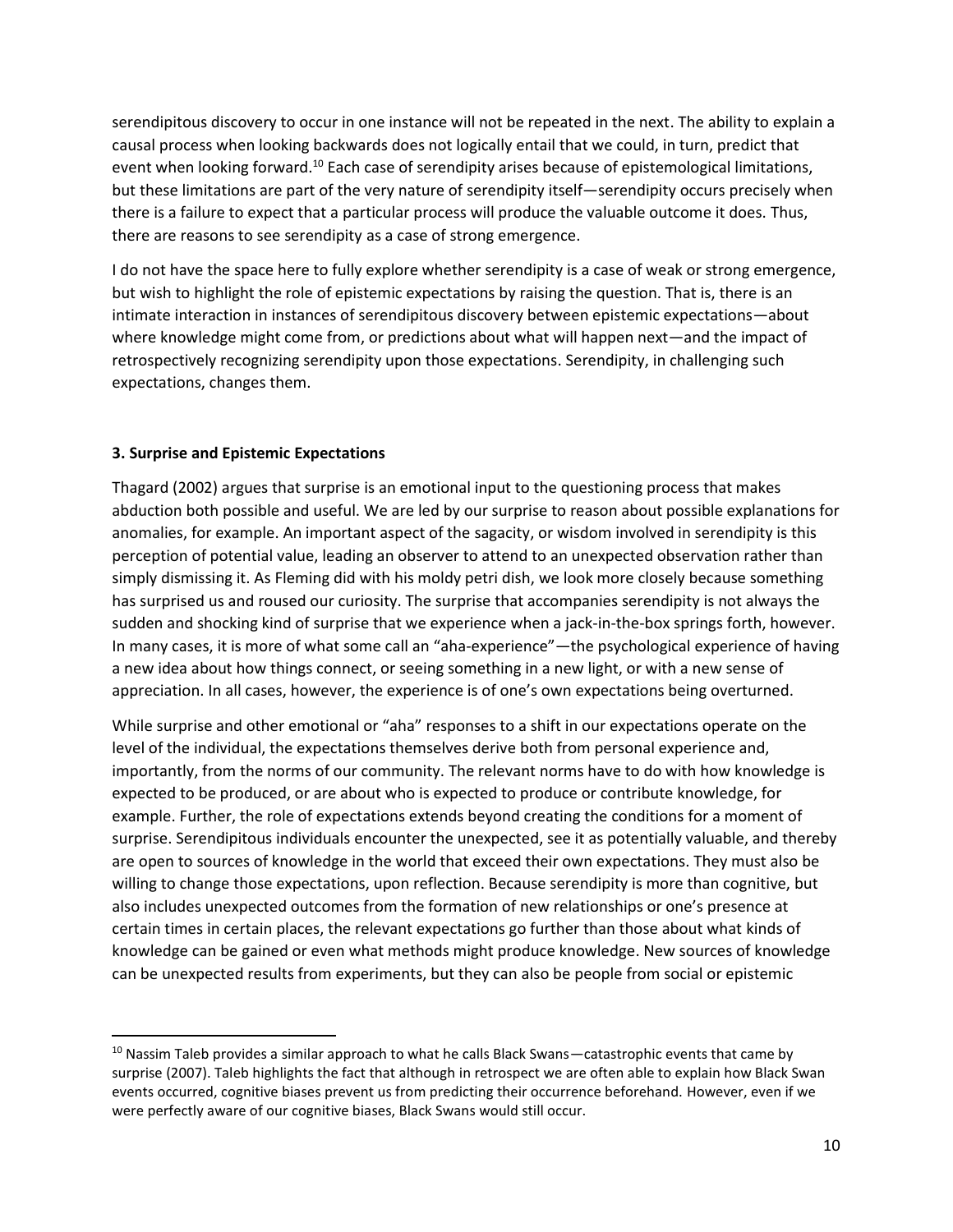communities, or new experiences, that were not previously thought to be potential sources of knowledge.

Cunha and colleagues introduce a concept useful here, the idea of "generative doubt" (Cunha et al. 2015). They analyse the case of Honda, a company often deemed serendipitous for its cornering of the North American market with their Super Cub motorcycles in the mid-1960s. The rapid rise to power of Honda in America has been explained by appeal to two separate narratives: in one, Honda is said to have planned well and accommodated new opportunities by being prepared; in the other, Honda is described as flexible and highly responsive to the changing circumstances as they unfolded. Cunha and colleagues suggest that a successful, serendipitous company moves between these strategic approaches via generative doubt. Generative doubt is, "the motivated search for understanding stimulated by the experience of not knowing" (Cunha et al. 2015, p. 13). As Cunha and colleagues demonstrate, this can be practiced on the community (organizational) level as well as by individuals.

In the case of Honda, the company indeed had a plan for marketing in the United States, but they were able to adapt to a new source of valuable information when it arose. Honda intended to directly compete with other popular manufacturers at the time, Yamaha and Harley Davidson, but were having a difficult time finding a place in that market. Then their salesmen in California reported that people were asking them a lot of questions about the Super Cub, the small and lightweight motorcycles they themselves were using, and Honda changed its overall strategy. They then had huge success with their new ad campaign slogan, "you meet the nicest people on a Honda," opening a new market of motorcycle drivers. In the language of organizational management and as Cunha and colleagues interpret, Honda was able to use its centralized resources for manufacturing to adapt with a "bottomup" strategy of taking up a suggestion from an unexpected source (Cunha et al. 2015).

The willingness to change expectations is something that can be learned. Chris Napolitano (2013) argues that, "intentional…serendipitous actions" lead to "serendipitous relations" in the life of an individual. These intentional actions include cultivating an open attitude to unexpected events as opportunities, and refining the skills needed to take advantage of such opportunities when they arise. As people do not always realize the value of an event at the time it occurs, but rather upon reflection and in light of its positive outcome, these skills are generalizable and adaptable, rather than specific reactions to certain kinds of events. Similarly, Estes notes that a scientist will not always be able to predict the trajectory of her own research career, as unexpected meetings, events and observations will change its direction over time. Thus, in order to maximize potentially serendipitous moments along the way, one's expectations about the end result of one's intentions must remain incomplete.

This involves not only preparedness, but also the intentional development of one's *ability to adapt* to unexpected situations when they arise (Napolitano 2013, p. 312). As Napolitano suggests, "Simply recognizing an unusual event as being potentially gains-laden is not enough. An individual must seize the opportunities that they identify in that unexpected event" (2013, p. 304). Action must be taken to follow up on the insight that an unexpected event has potential value; the skills needed to take such action can be intentionally developed and honed. Both openness to one's intentions leading to an unexpected outcome and the ability to adapt to and act upon opportunities for re-evaluating one's own expectations about the outcome of a process are the types of skills relevant for serendipity.

There are skills involved in cultivating one's ability to recognize potential value in the unexpected, as well. Fine and Deegan point to this when they suggest that being present for an event in cases of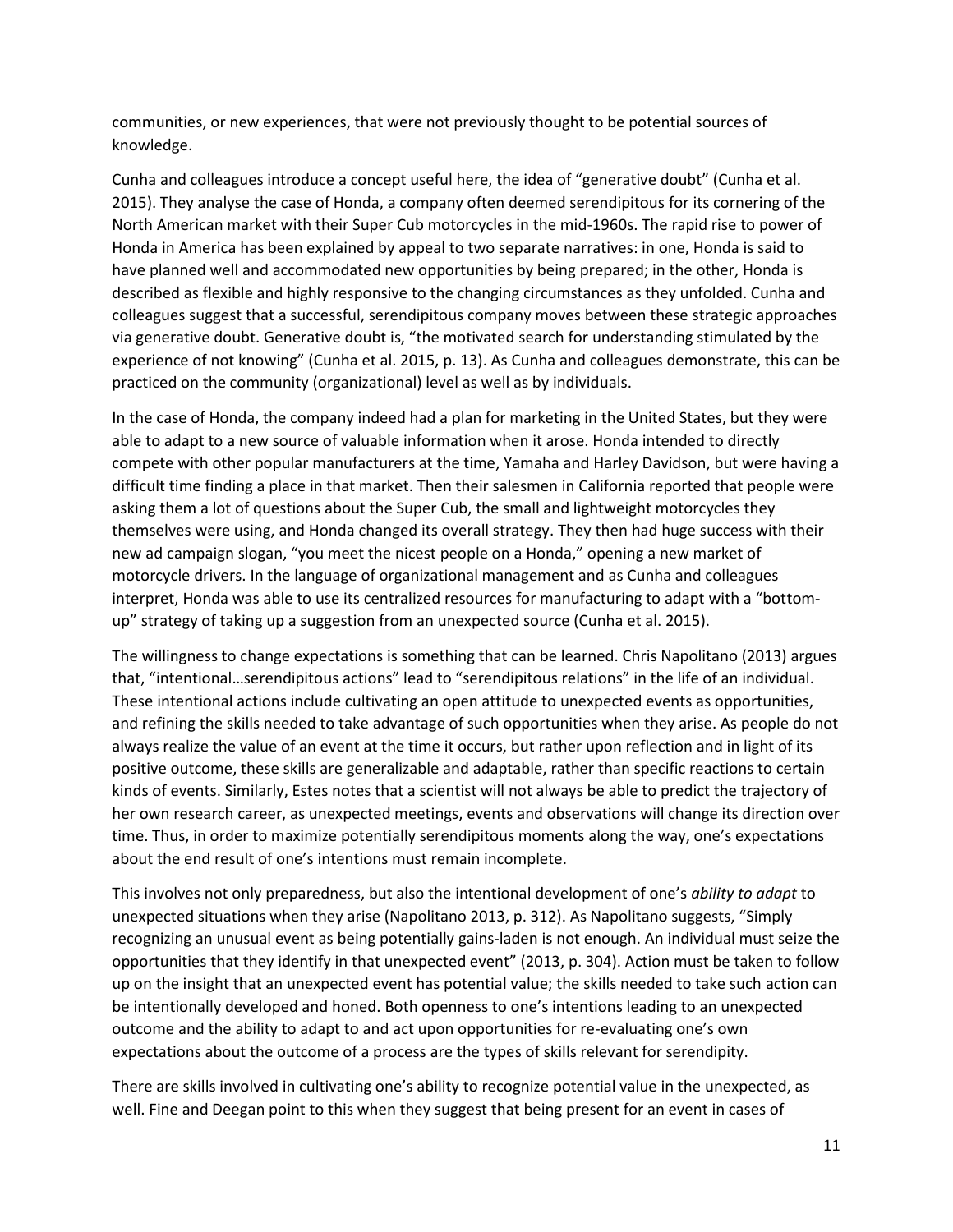temporal serendipity is not likely to be random. Ethnographers, rather, have a sense about when a major cultural event is likely to take place and where: "Even though events are unpredictable, types of events tend to occur regularly at particular times…and we depend on this patterned quality of events to permit us to make temporal choices about when to observe" (Fine & Deegan 1996, p. 439). Those who manage to hone such skills are called "super-encounterers" by Sanda Erdelez. Erdelez (1997) studies "information encountering"—the "accidental discovery of useful or interesting information"—as a distinct aspect of human information behaviour (p. 412). The super-encounterers she interviewed not only feel their research benefits from frequent, accidental discoveries of information, but also see themselves as acting in ways that encourage such beneficial encounters: "they believed in *creating* situations conducive to encountering" (Erdelez 1997, p. 417, emphasis mine). Thus, individuals can develop skills that benefit them both before and after they encounter something unexpected, thereby actively enabling serendipitous discovery.

However, as in the case of the floppy-eared rabbits, conditions beyond the intentions or skills of the individual may act as a constraint on serendipitous discovery. Barber and Fox (1958) describe several factors that can interfere: limited laboratory resources (running out of rabbits), preconceptions about what kinds of discoveries are possible (assumptions about the nature of cartilage), a greater interest in an alternative research direction, and time constraints. Abigail McBirnie (2008) observes that the researchers and jazz musicians she interviews often recognize potential value in an unexpected encounter and yet fail to follow up on that recognition to make a discovery. This is due to what she calls "serendipity filters" or "pressures," including "time, need, responsibility, and environment" (McBirnie 2008, p. 608). People susceptible to such filters may have a hard time turning toward the value they perceive because they feel they cannot turn away from the work they are already engaged with.

Lori McCay-Peet suggests there are both internal and external precipitating conditions that affect "an individual's ability and inclination to become aware of, respond to, and follow up on a potentially serendipitous experience"—these conditions thereby "ultimately impact the outcome" (2011, p. 2). Conditions include the physical and social context in which the experience occurs, as well as the more general context in which the individual works and lives. The internal conditions McCay-Peet lists are, "misleading preconceptions," "divergent behavior," and "feelings of frustration" (2011, p. 3). While these are examples of individual actions and personal characteristics, they are also the kinds of actions and characteristics that are strongly influenced by external conditions such as community attitudes and institutional organization. Thus, individuals can and do manipulate conditions so that unexpected encounters with new information will more likely occur. Individuals can also exercise some control over whether they recognize and follow up on valuable, unexpected encounters. However, the efforts of individuals are also constrained by context.

So on the level of the individual, serendipity is often seen as paradoxical, requiring both luck and skill. McBirnie calls this the "paradox of control" (McBirnie 2008, p. 611). She argues that the process aspect of serendipity is beyond the control of the individual, highlighting that complex processes are often unpredictable. The perception of serendipity, and its results, however, are more susceptible to control: the skills involved in such perception and in one's ability to be adaptive to changing circumstances can be developed. But, as just noted, the environment in which the individual is perceiving and acting may be such that her skills are constrained, and she cannot follow up despite recognizing the potential value in the unexpected. So one must be "lucky" not only in terms of encountering the unexpected, but also in terms of having the opportunity to put one's skills to use and succeed in making a discovery.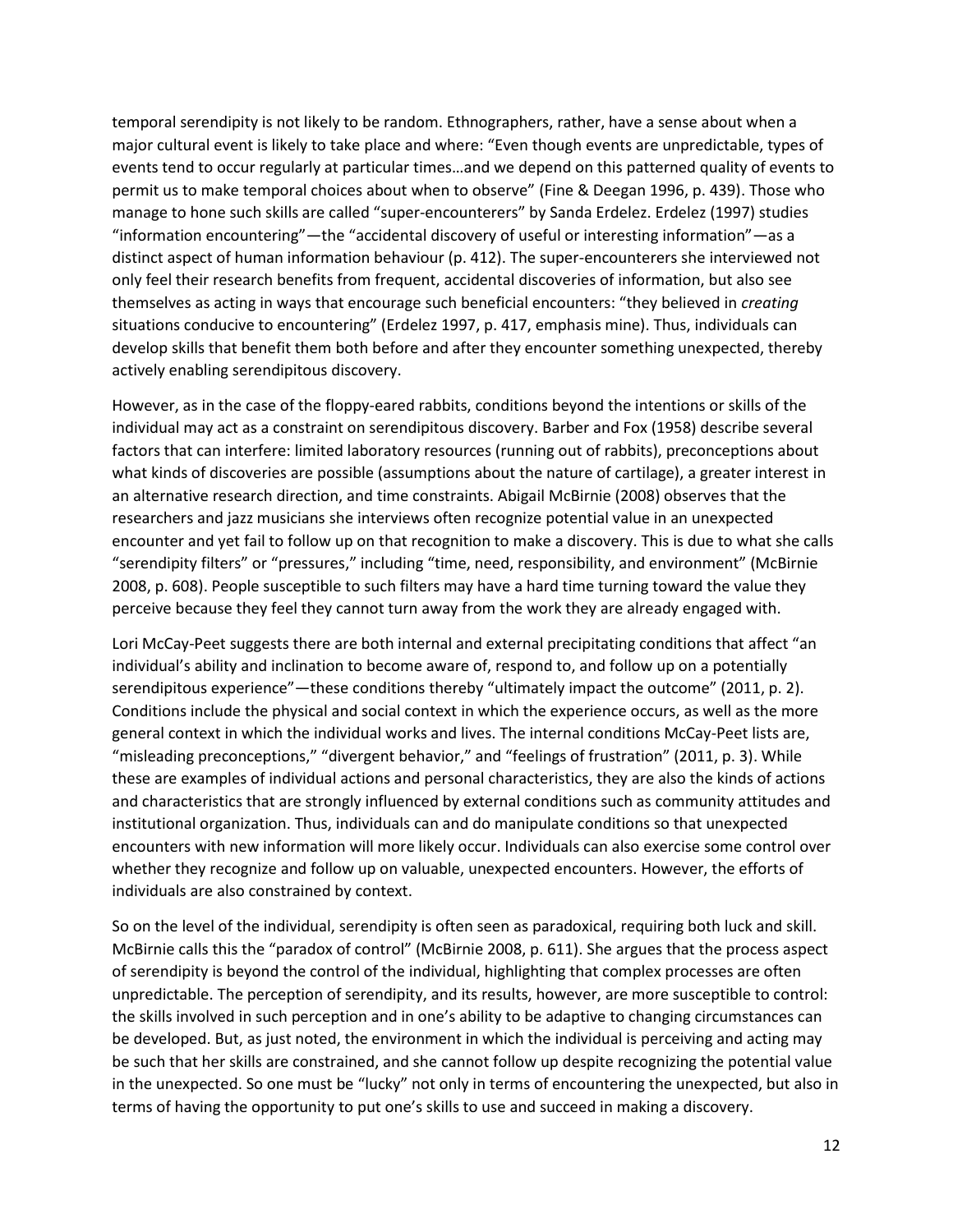The work the category of serendipity does is to differentiate such discoveries from the merely lucky; credit is due for the insight that accompanies surprise. Rachel McKinnon (2014) offers some insight into the relationship between luck and due credit, in her analysis of the phrase "you make your own luck." McKinnon argues that while it is not technically possible to develop skills that directly increase the luck one experiences, it is possible to develop skills that keep one "in the game longer" and thereby increase the overall probability that one will be lucky. Super-encounterers and other serendipitous individuals seem to have the necessary skills to keep themselves in the game long enough to encounter the unexpected more often, to recognize its potential value and then to follow it up.

Again, beyond having the required skills and therefore deserving credit for their role in the discovery process, they must also be in the right time and place—in the right game—for the utilization of those skills to lead to success. Some have argued, for instance, that Fleming's involvement in the discovery of penicillin has more to do with his role in the scientific community than with the actual insight he displayed in observing *P. notatum* in his petri dish. <sup>11</sup> He would not have played a role in the particular process that led to the valuable outcome, despite his observation, if he had not also been an active lab director and educator in the community at the time (Copeland 2015).<sup>12</sup> In the following section, I look at what kind of scientific community is more likely to encourage rather than constrain the efforts of individuals to play a role in a serendipitous discovery.

#### 4. **Implications for the Norms and Practice of Science**

 $\overline{\phantom{a}}$ 

Some have argued that the democratization of knowledge production, through recent developments in communications technology for instance, increases the likelihood of serendipitous discovery. Increasingly diverse groups become involved in science and other intellectual enterprises, exposing each other to new sources of knowledge and new ways of knowing (eg: Andriani 2017). Others have argued that serendipity occurs most often when individual scientists have free reign to follow their research in any chosen direction (Bush 1945, p. 14; see also Bedessem & Ruphy).

In turn, some have argued that serendipity can be suppressed in a hierarchical system. Toby Sommer (2001) calls attention to this by coining the term "Bahramdipity". Bahram is the Persian king in the fairy tale who attempts to foil the princes of Serendip's efforts to reap the benefits of their wise observations. In science, Bahramdipity describes instances of failing to give credit to individuals who would have played a role in the discovery process. Sommer's examples are of scientists whose potential discoveries are elided or neglected by those higher up in the hierarchy of the scientific community. One famous example is that of Selman Waksman and his graduate student Albert Schatz. Schatz claimed to have brought the importance of streptomycin as an antibiotic to Waksman's attention and to have done much of the necessary work, but Waksman was credited with the discovery and received the Nobel

<sup>&</sup>lt;sup>11</sup> Most notably, Fleming himself, who humbly declared during his Nobel Prize Award speech that, "My only merit

is that I did not neglect the observation and that I pursued the subject as a bacteriologist" (Fleming 1945).  $12$  I am far from alone in pointing out, for instance, that others had made similar observations but had lacked the timeliness and social connections that Fleming had. A fairly well-known example is the French graduate student Ernest Duchesne, whose dissertation reporting on the therapeutic effects of another *Penicillium* mold was submitted in 1897. Duchesne's work remained unknown and he died a few years later, however, and so his preliminary efforts were not taken up to be part of the discovery process that ultimately led to penicillin (see Copeland 2015 for other examples).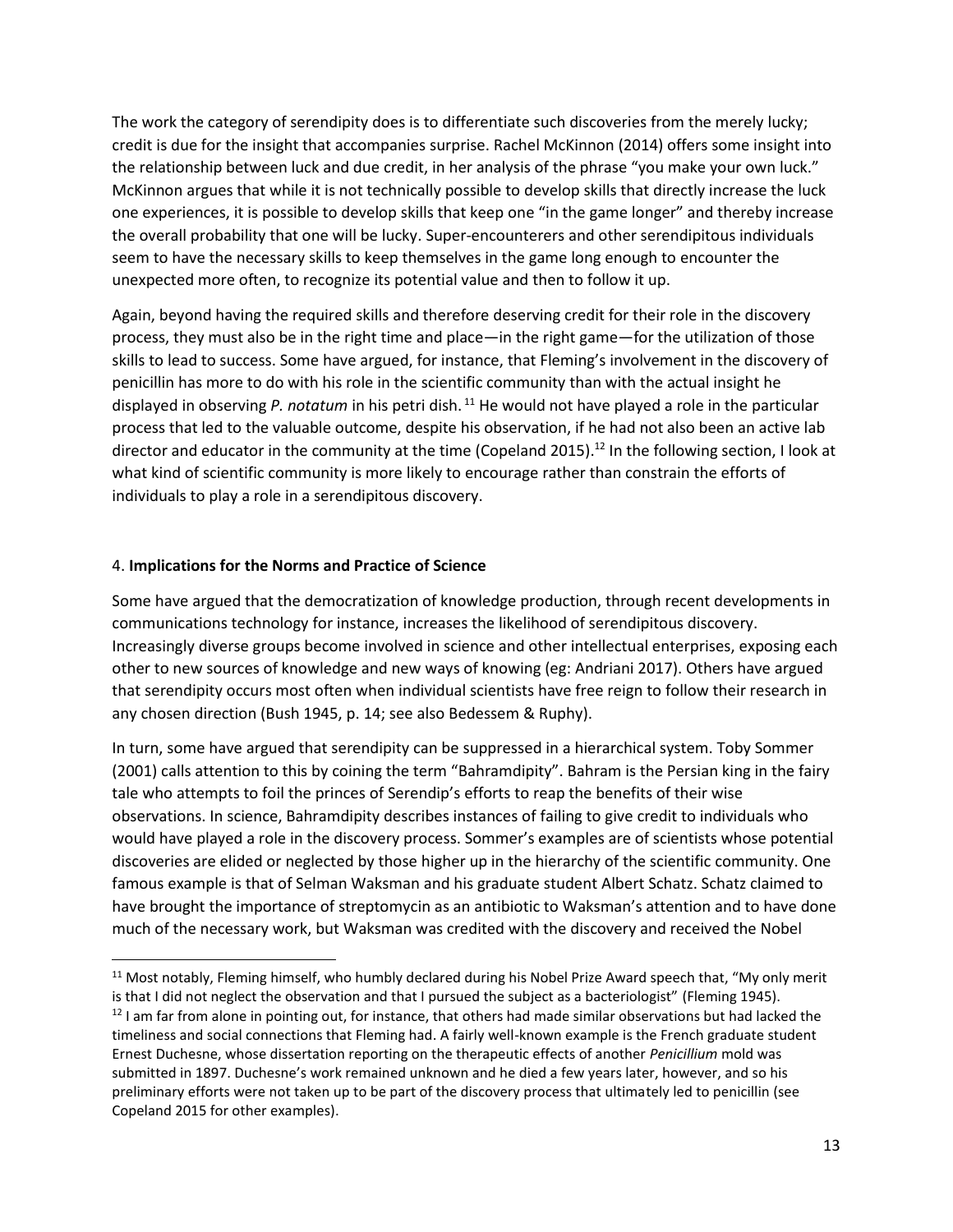Prize. A recent study also shows that bottom-up management of research in science leads to a greater number of serendipitous discoveries (Murayama et al. 2015). The suggestion, then, is that undirected, egalitarian communities of independent scientists are more likely to generate serendipitous discoveries than communities with leaders and specific goals.

However, this suggestion raises the following question: if each scientist works in isolation toward their own desired ends, how does science itself fare as a consequence? For one, contemporary science is complex, both in terms of theory and tools—how can any one scientist have the necessary knowledge and resources to achieve progress, without the help of others?<sup>13</sup> Also, if the goals of these individualized scientists are for personal profit, how can we ensure the practice of science generates knowledge valuable to society as a whole?

These questions have been taken up by an ongoing discussion in philosophy of science regarding the possible conflict between the priority rule in science—that the first scientists to complete a discovery process get all the credit for that discovery—and the imperative to share knowledge in the interest of scientific progress overall.<sup>14</sup> It seems that if a scientist or group seeks credit for a discovery, they have an interest in keeping their knowledge to themselves until the discovery process is complete. This, however, prevents other scientists (and society) from accessing the knowledge being produced by that process until the discovery is made. I argue that because this delay not only affects the time it may take for the discovery to be made, by decreasing the likelihood of cooperation, for example. It also affects the potential for serendipitous discovery. Consequently, there is an additional, personal reason for an individual scientist to want to share her knowledge, because it improves her chances overall of playing a role in the completion of a discovery process.

Recent work on this has been an effort to reconcile a scientist's personal desire for garnering credit for making a discovery with what Merton called the "communist norm" of science (Strevens forthcoming; Heesen forthcoming). Michael Strevens argues that the priority rule plays an important part in science as an incentive for individual scientists to work toward potentially valuable discoveries; they desire the prestige that making a discovery will grant them, and so through the work of individual, ambitious scientists, science benefits overall from their discoveries (Strevens 2003). Despite the role of competition between scientists and groups, however, both Strevens and Remco Heesen provide arguments for why it nevertheless benefits individual scientists to subscribe to a communist approach to science, or "total sharing" of information. I suggest that a similar argument can be made from serendipity.

To return to the features of serendipity described above, I have argued that it emerges, unpredicted, from the processes of scientific practice and communication. Thus, no one scientist can say ahead of time that she will play a role in a serendipitous discovery process, let alone in its completion. Epistemic expectations determine when serendipity will occur, by defining what counts as unexpected. Insofar as epistemic expectations are overturned by serendipity, the occurrence of serendipity (the reflection upon the unexpected significance of a source of knowledge, for instance) will alter the future expectations of individual scientists and potentially of the community of scientists as a whole.

 $\overline{\phantom{a}}$ 

 $13$  Aspects of these first two questions are often discussed under the problem of the division of cognitive labour (see Kitcher 1990; Weisburg & Muldoon 2009, for examples).

<sup>&</sup>lt;sup>14</sup> I would like to thank an anonymous reviewer for drawing my attention to the relevance of this discussion.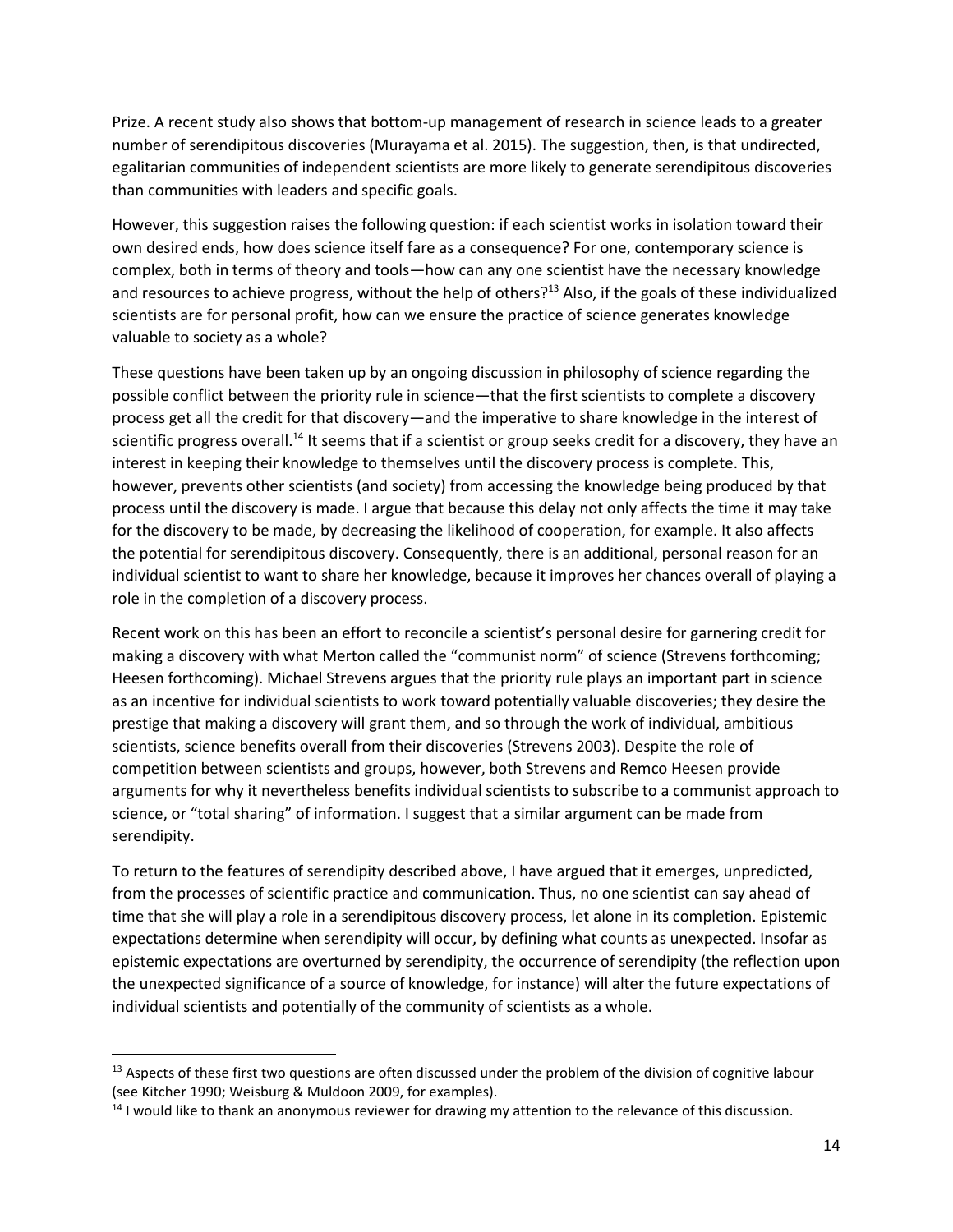From the perspective of an individual scientist, she may be blind to the ultimate value of some of what she publishes.<sup>15</sup> A contribution she makes to science by publishing her intermediate results, for instance, may unexpectedly result in her involvement in another discovery process. On the other hand, some other scientist may publish his intermediate results and thereby unexpectedly contribute to a discovery process *she* will gain the prestige for having completed. The information produced along the way to one discovery, that is, may contribute to other research outcomes in ways not predicted by the scientists involved in that underlying discovery process, *serendipitously*.

The potential for the publication of intermediate results to benefit both science and the individual scientist has been argued for by Thomas Boyer (2014). He points to a distinction between community norms that allow an individual to benefit from the publication of intermediate results, and norms that do not. Specifically, in a community in which publishing the end result of a discovery process receives far more credit than publishing an intermediate result, the individual lacks incentive to publish early. Boyer suggests that, if a community wanted to encourage early publications, it could be better to "acknowledge the value of preliminary and intermediate steps, instead of emphasizing only the achievement of the last step (and keeping only "big names" for history's records)" (Boyer 2014, p. 27). If preliminary and intermediate steps were more widely acknowledged as being essential for serendipitous discovery, I suggest, they would have higher value. This goes hand in hand with widening the scope of credit due for enabling scientific discovery to include unexpected sources of valuable knowledge.

As an example, take the discussion concerning the role that Rosalind Franklin played in the discovery of the structure of DNA. As James Watson (2010) tells it in his autobiographical account, the process of this discovery was marked by serendipity, one instance of which was the happening upon Franklin's crystallographic images, which inspired Watson and Francis Crick to think in terms of a helix. A footnote in the original *Nature* publication of the model Watson and Crick came up with thanked Franklin for "stimulating" them with a "general knowledge" of her research results (Watson & Crick 1953, pp. 737- 8). Thus, from one perspective, Watson's encounter with Franklin was fortunate happenstance, and he was lucky to have gained the knowledge he needed from an unexpected resource. From another perspective, Franklin contributed to the process of discovery as a fellow scientist. The perception of a discovery as serendipitous points to the recognition that it was enabled by something unexpected. When our expectations shift, however, for example from thinking Watson was wise in seeing the worth of Franklin's work to thinking Franklin was deserving of credit for her contribution to the discovery, our perception of the nature of the serendipity involved also shifts. Rather than being wise for recognizing the value of an accidental finding, Watson was fortunate to have made a particular social connection and to benefit from another's work. Since Watson's autobiographical account was published, it has become common to suggest that what led Watson to see his access to Franklin's research as serendipitous reflected a mistaken expectation about her ability (as a woman) to contribute to his scientific discovery process. Whether or not this interpretation is correct, it reflects a general belief that such expectations (should) have changed over time. <sup>16</sup>

 $\overline{a}$ 

<sup>&</sup>lt;sup>15</sup> As Strevens (forthcoming) points out, not only data is of value when it comes to sharing scientific knowledge. In keeping with the variations of serendipity I have described above, all sorts of information might have unexpected value, enabling a discovery by making it timely or by creating a social connection between scientists that leads to the exchange of further information, for example.

<sup>&</sup>lt;sup>16</sup> A further factor in the discussion over Franklin's contribution to this discovery concerns whether Watson and Crick illegitimately gained access to Franklin's data. Michelle Gibbons offers insight into the relevance of that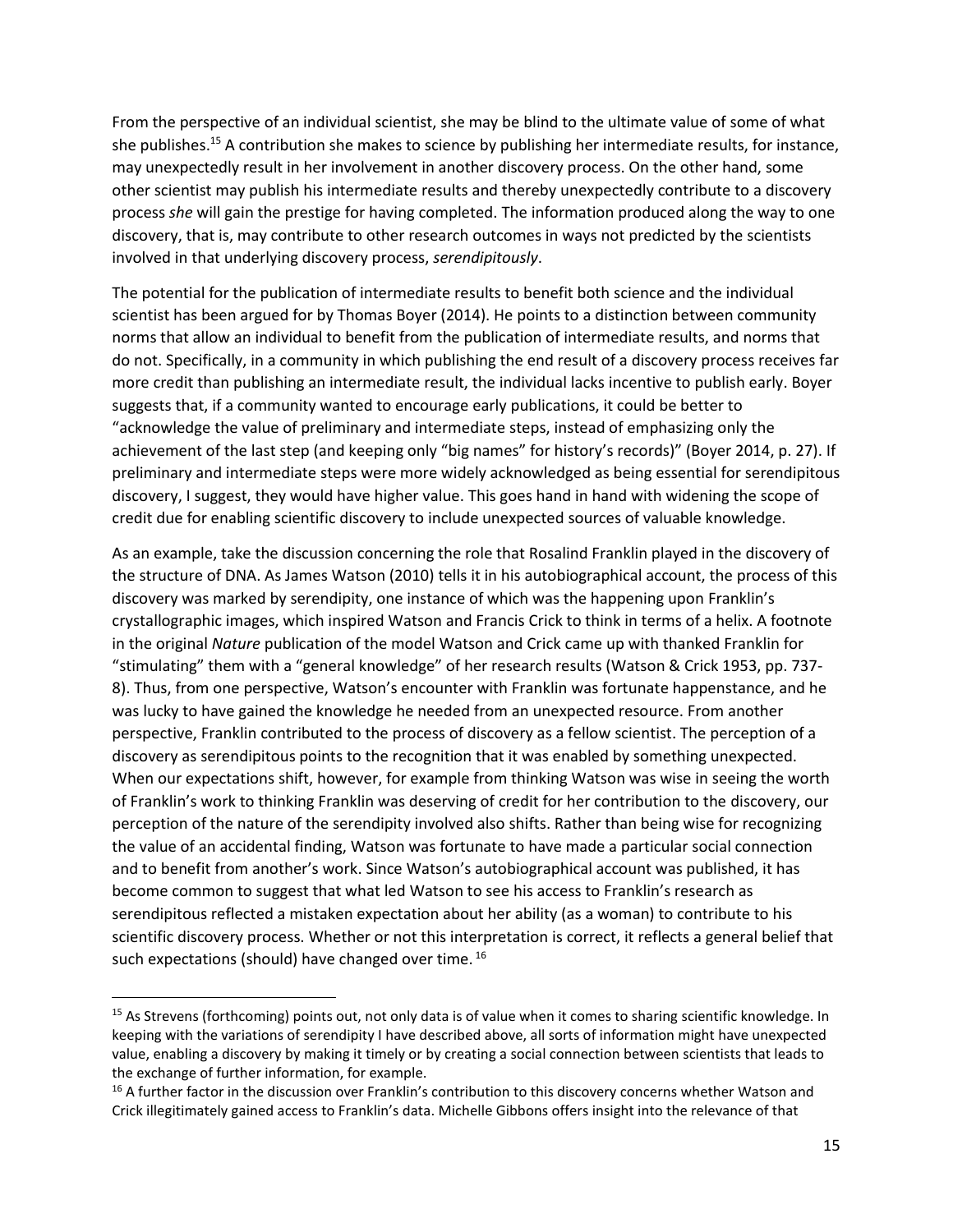Perhaps paradoxically, a scientific community whose members are more likely to take advantage of opportunities for serendipitous discovery is also more likely to recognize the control it can exercise over who (and what) is perceived as a possible source of new knowledge. Consider as a counterexample Kantorovich's "naturalistic" depiction of serendipity in science. The observation of an anomaly, reasoning about its potential value for scientific knowledge, and the acceptance of this observation as potentially valuable by the broader scientific community are, as Kantorovich (1993) argues, processes guided by epistemic norms. Scientists do not take the time to attend to an unusual observation nor do they take up such an observation into processes of investigation and inquiry unless they believe it has epistemic worth, and epistemic worth is determined according to the norms of scientific knowledge. But Kantorovich argues that this process operates fully at the group level, in the form of a "collective brain," and is therefore as unintentional as evolution itself (1993, p. 211). However, because the scientific community is made up of individual members, it is not the scientific community in the abstract but rather individual scientists whose actions and behaviour maintain (and sometimes change) the norms of their community.

As I suggested in the previous section, some control may be exercised over serendipity by the individual, insofar as she can cultivate the associated skills. Serendipity-related skills may also be cultivated by a community that, for instance, utilizes generative doubt, as Honda did in the example given by Cunha and colleagues and above. Generative doubt in relation to the norms of epistemic expectations would require an approach somewhat like the following: A scientific community that has developed appropriate epistemic norms about what kinds of methods and observations, for example, can be expected to produce scientific knowledge, may also be skilled in adapting those norms when surprising events call those expectations into question. In contrast to an organism that evolves through mutations and natural selection, then, a serendipitous scientific community is a group that can *intend to learn from their experience* with the unexpected. Further, such a community will be more adaptive to the broader needs of society: when problems arise, the cultivation of adaptive skills and the ability to take up the work of others quickly into a discovery process can result in more timely and effective responses to those problems (Michener et al. 2009).

In sum, a community that learns to expect the unexpected might also readily acknowledge the potential value of preliminary and intermediate results, *alongside* the value of competition and the priority rule. That is, serendipity does not exist without the underlying process, in relation to which its outcome is oblique. But the expectations that ground the intentions that drive that process, in a self-reflecting community, will themselves shift as the community learns about the limits of its own expectations. Therefore, serendipity will continue to be a relevant category for describing discoveries, insofar as what expected (and consequently, what is unexpected) is a shifting ground.<sup>17</sup> In a scientific community with serendipity-based norms, such as one that adopts generative doubt toward its own epistemic norms, individual scientists will continue to have the same chances of being serendipitously involved in the completion of a discovery process. In this way, awareness of the potential for serendipity results in a democratization of knowledge-production, by widening the scope of expectations about potential

 $\overline{a}$ 

discussion for determining Franklin's role and offers a complementary approach to the discovery in her article, "Reassessing Discovery" (Gibbons 2012).

<sup>&</sup>lt;sup>17</sup> One can assume there will always be unexpected observations or events, so long as scientists fall short of omniscience.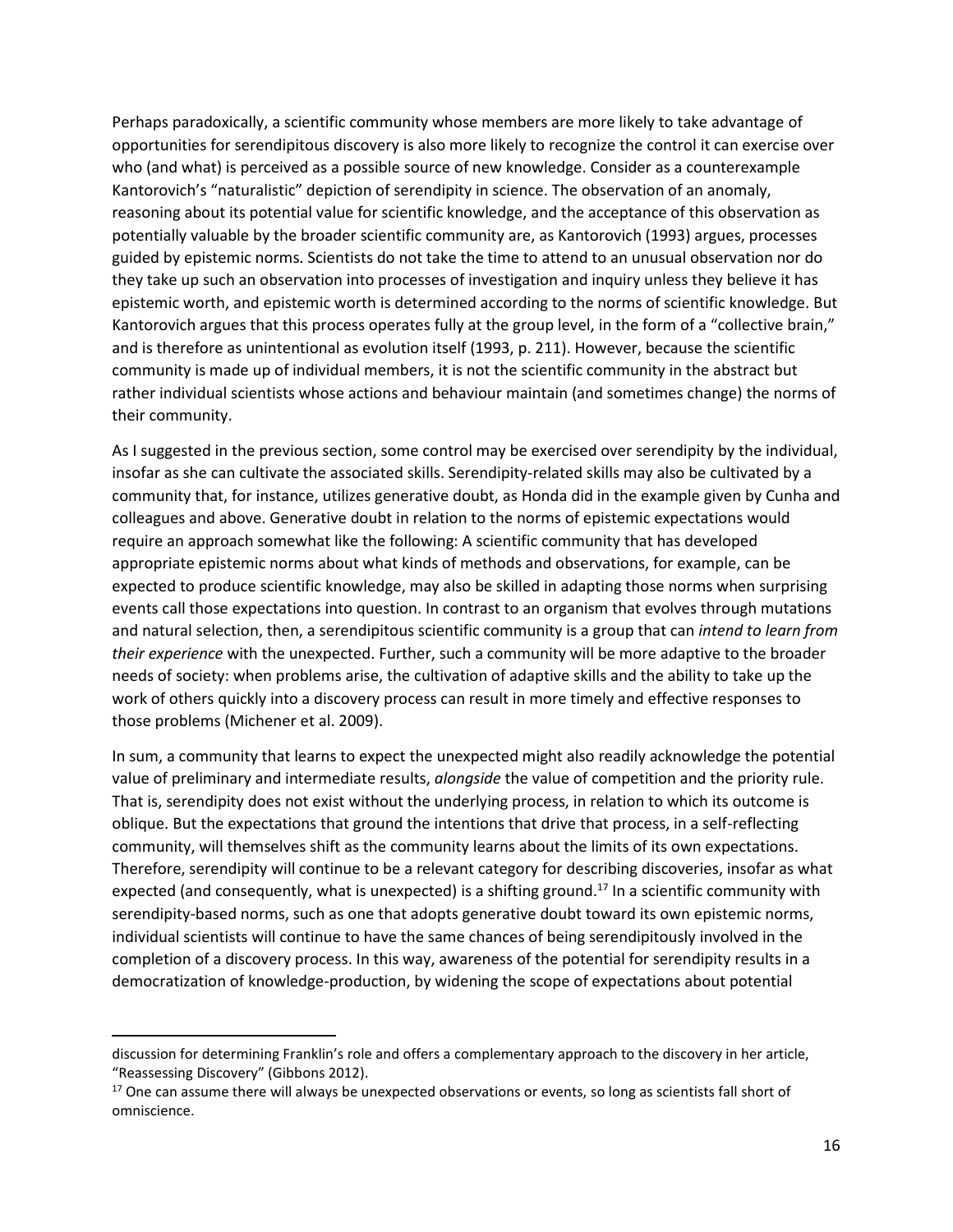sources of knowledge, without also resulting in the wholesale individualization of the pursuit of discovery.

As a final point, I return to the problem of whether this kind of community encourages individuals to exercise the relevant skills and to play a role in serendipitous discovery. I argue that it does, in the same way that it improves the economy of research. That is, as Thagard (2002) points out, contexts in which experiments can be done without high costs to the overall research programme—requiring too much time, attention, or material resources—are conducive to serendipity. This may be, for example, because experiments can be done that initially seem unnecessary, or unimportant, but that can sometimes result in the accidental discovery of valuable knowledge. Such was the case in Patrick Lee's path to discovery of the potential value of the reovirus for cancer research: He allowed one of his graduate students to conduct an experiment that Lee assumed would reveal nothing interesting, but which had a surprising result. Further, because it was economical to repeat the experiment, hypotheses of error and coincidence could be ruled out to conclude that, indeed, an interesting anomalous result had been obtained (Thagard 2002, pp. 86-87).<sup>18</sup> Serendipity does not occur as a result of "blindly stumbling on important phenomena" or through simple trial and error, but rather during the course of normal scientific work (Thagard and Croft 1999, p. 128). The more scientific work that can be done, the more likely a discovery might occur—there is both an increase in opportunities for chance observations and an increased possibility that such observations will be followed up.

The early publication of results, as Boyer (2014) alludes, improves the economy of research by preventing the unnecessary repetition of discovery-related work. Likewise, a community in which knowledge is regularly shared decreases the burden on its individual members for doing that work by improving the chances they will (unexpectedly) come across results that are useful. It thereby also improves the chances that an individual scientist's efforts will result in a discovery, by making it more possible that her published results will be taken up by someone else. Individualized constraints such as pressures on time, resources and attention are thereby mitigated by one's role as a node in the greater network of science. In this way, scientists are kept "in the game" longer when they publish more (preliminary, intermediate) results of their research, and consequently there is a higher probability that the exercise of their skills will lead to them playing a role in a serendipitous discovery process.

#### **5. Conclusion**

 $\overline{\phantom{a}}$ 

This paper has sought to define serendipity as it exists in the practice of science, to delineate its key features, and to illustrate how taking serendipity seriously grounds specific normative frameworks and approaches to publication practices. I have argued that serendipity is an emergent property of scientific discoveries, describing an oblique relationship between the outcome of a discovery process and the intentions that drove it forward. Further, the conditions that generate one instance of serendipity are also thereby changed by it.

<sup>&</sup>lt;sup>18</sup> Howard Gest points to a similar factor in his recounting of serendipity in the isolation of the vitamin C molecule—the fact that one group of scientists had a much faster and less costly test available to them allowed for their belated, yet successful involvement in that discovery process (Gest 1997, p. 23).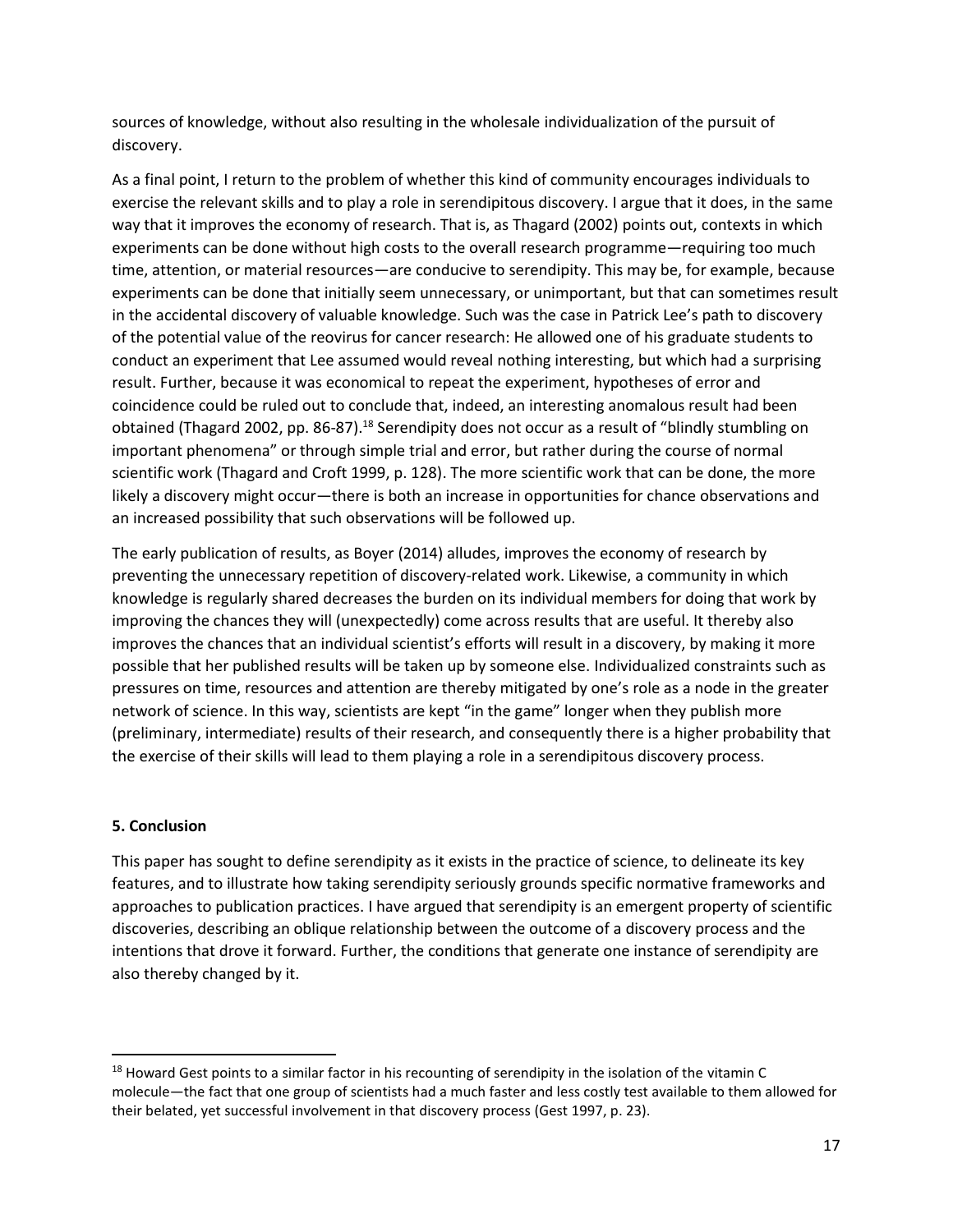Serendipity is often conceived of as a "flash of insight" or a "eureka" moment, triggered by an unexpected observation or event. I have shown that, particularly in the context of scientific practice and scientific discovery, serendipity can be complex. A serendipitous discovery process may involve several unexpected observations and events, and may entail the formation of a network of interactions between individuals from various communities, backgrounds and even times. Therefore, serendipity in science is better seen as a process that occurs within (and sometimes beyond) the scientific community, if we are to understand how it emerges from scientific practice.

I argue that the most important aspect of serendipity is its role in disrupting and changing epistemic expectations, in particular about the kinds of discoveries that might be made and where they may originate. Science has specific epistemic norms about the methods and types of observations likely to produce knowledge. Further, scientists have expectations about who might have the knowledge they need. When a discovery is retrospectively categorized as serendipitous, it is because somewhere along the process of that discovery an unexpected event, observation or source of knowledge led to an unimagined outcome.

Because individuals and even communities can cultivate skills that allow them both to perceive the potential value in the unexpected more readily and to adapt and act to follow up on that value, serendipity can, to a degree, be controlled. This is paradoxical on the individual level, insofar as the individual cannot control the rest of serendipity. Rather, environmental and even internalized constraints that reflect the norms and resources of their community and context can prevent individuals from utilizing the skills they have. Thus, serendipity requires both luck and skill.

It is not paradoxical when we look to the level of the scientific community, as the space in which serendipitous processes of discovery occur. That is, some community norms and practices can circumvent the paradox through mitigation. For instance, communities that share information readily not only create opportunities for unexpected discoveries to occur. Sharing information also improves the economy of research overall, meaning that more scientists can share the work to be done on any particular discovery process. Consequently, opportunities for utilizing the relevant skills of perception and adaptation will both be more frequent and more effective from the perspective of individuals.

In conclusion, if we acknowledge both the prevalence and importance of serendipity to the practice of science, and want to encourage it, more needs to be done than ensuring different kinds of scientists casually meet up at the lab water cooler. The role of epistemic expectations needs to be taken seriously, and each member of the scientific community ought to participate both in exposing the limitations of those expectations and by contributing knowledge to the broader network. While further recommendations could be made, I have here argued that at least one aspect of a scientific community, the regular sharing of knowledge so that it can be taken up by other scientists, will encourage serendipitous discovery.

#### **Acknowledgments**

I would like to extend thanks to the CauseHealth team, my dissertation committee, the Dalhousie Philosophy Department colloquium, and various conference audiences for their constructive criticism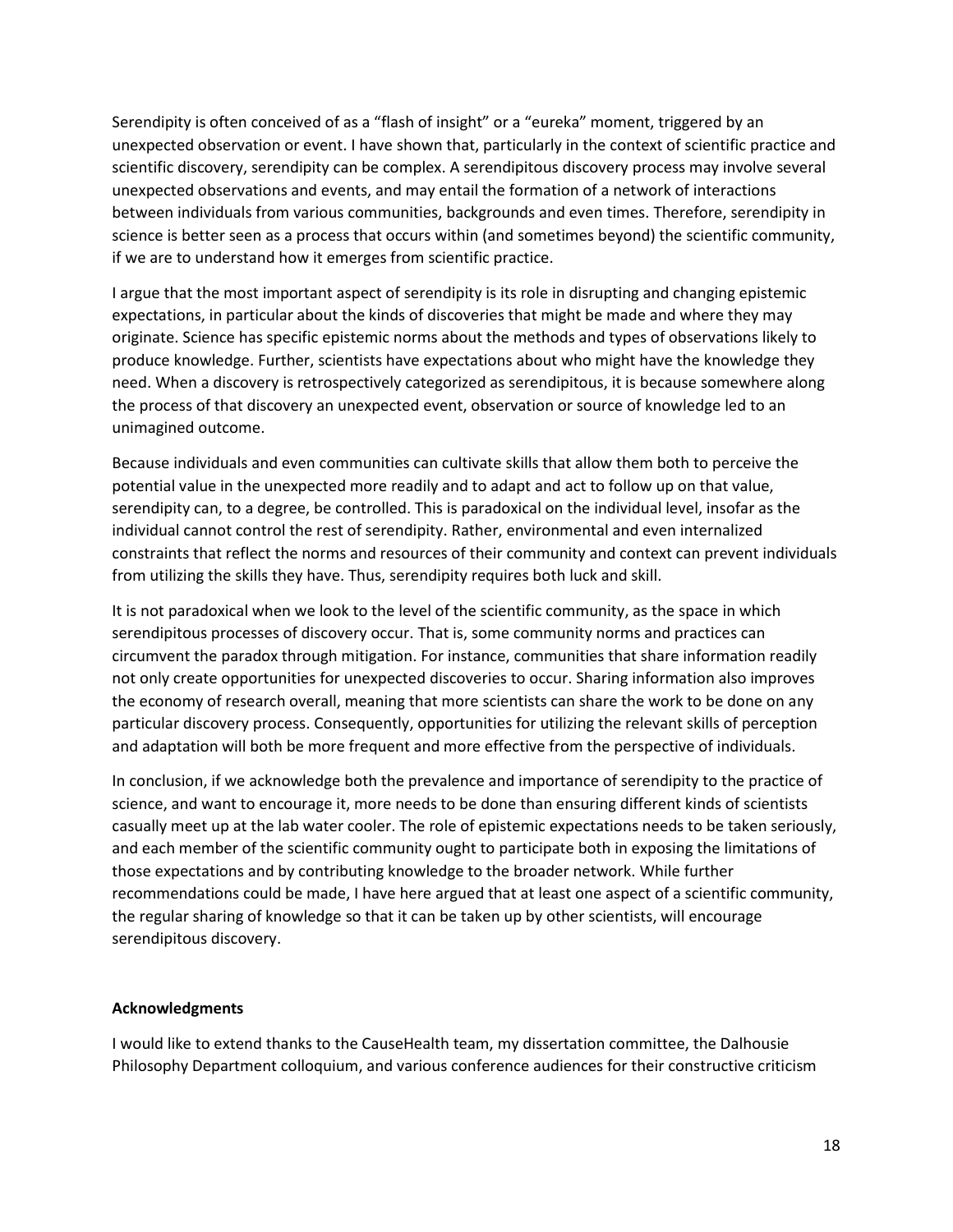and insightful questions. Two anonymous reviewers provided thoughtful advice on how to improve upon previous versions. Any errors that remain are my own.

#### **References:**

- van Andel, P. (1994). Anatomy of the unsought finding. Serendipity: Origin, history, domains, traditions, appearances, patterns and programmability. *The British Journal for the Philosophy of Science*, 45(2), 631–648.
- Andriani, P. (2017). Exaptation, serendipity and aging. *Mechanisms of Ageing and Development*, 163(April), 30-35.
- Anjum, R. L. & Mumford, S. (2017). Emergence and demergence. In M. Paulini, P. Orilia & F. Orilia (Eds.), *Philosophical and scientific perspectives on downward causation* (pp. 92-109). New York: Routledge.
- Austin, J. H. (2003). *Chase, chance, and creativity: The lucky art of novelty*. Cambridge: The MIT Press.
- Barber, B. & Fox, R. C. (1958). The case of the floppy-eared rabbits: An instance of serendipity gained and serendipity lost. *American Journal of Sociology*, 64(2), 128–136.
- Baumeister, A. A., Hawkins, M. F . & López-Muñoz, F. (2010). Toward standardized usage of the word serendipity in the historiography of psychopharmacology. *Journal of the History of the Neurosciences*, 19, 253–270.
- Bedessem, B. & Ruphy, S. (2016). Serendipity: An argument for scientific freedom?, Presented to the Philosophy of Science Association, Atlanta (November). http://philsci-archive.pitt.edu/12508/. Accessed 14 July 2017.
- Boyer, T. (2014). Is a bird in the hand worth two in the bush? Or, whether scientists should publish intermediate results. *Synthese,* 191, 17-35.
- Bush, V. (1945). Science: The endless frontier. United States Government Printing Office, Washington DC.
- Chalmers, D. (2006). Strong and weak emergence. In P. Clayton and P. Davies (Eds), *The Re-emergence of emergence* (pp. 244-254). Oxford: Oxford University Press.
- Clayton, P. (2006). Conceptual foundations of emergence theory. In P. Clayton and P. Davies (Eds), *The Re-emergence of emergence* (pp. 1-31). Oxford: Oxford University Press.
- Copeland, S. M. (2015). The case of the triggered memory: Serendipitous discovery and the ethics of clinical research. Dalhousie University (PhD Thesis).
- Cunha, M. P. e. (2005). Serendipity: Why some organizations are luckier than others. *SSRN Electronic Journal*, doi 10.2139/ssrn.882782
- Cunha, M. P. e, Clegg, S. R. & Mendonça, S. (2010). On serendipity and organizing. *European Management Journal*, 28, 319–330.
- Darbellay, F., Moody, Z., Sedooka, A., & Steffen, G. (2014). Interdisciplinary research boosted by serendipity. *Creativity Research Journal*, 26(1), 1-10.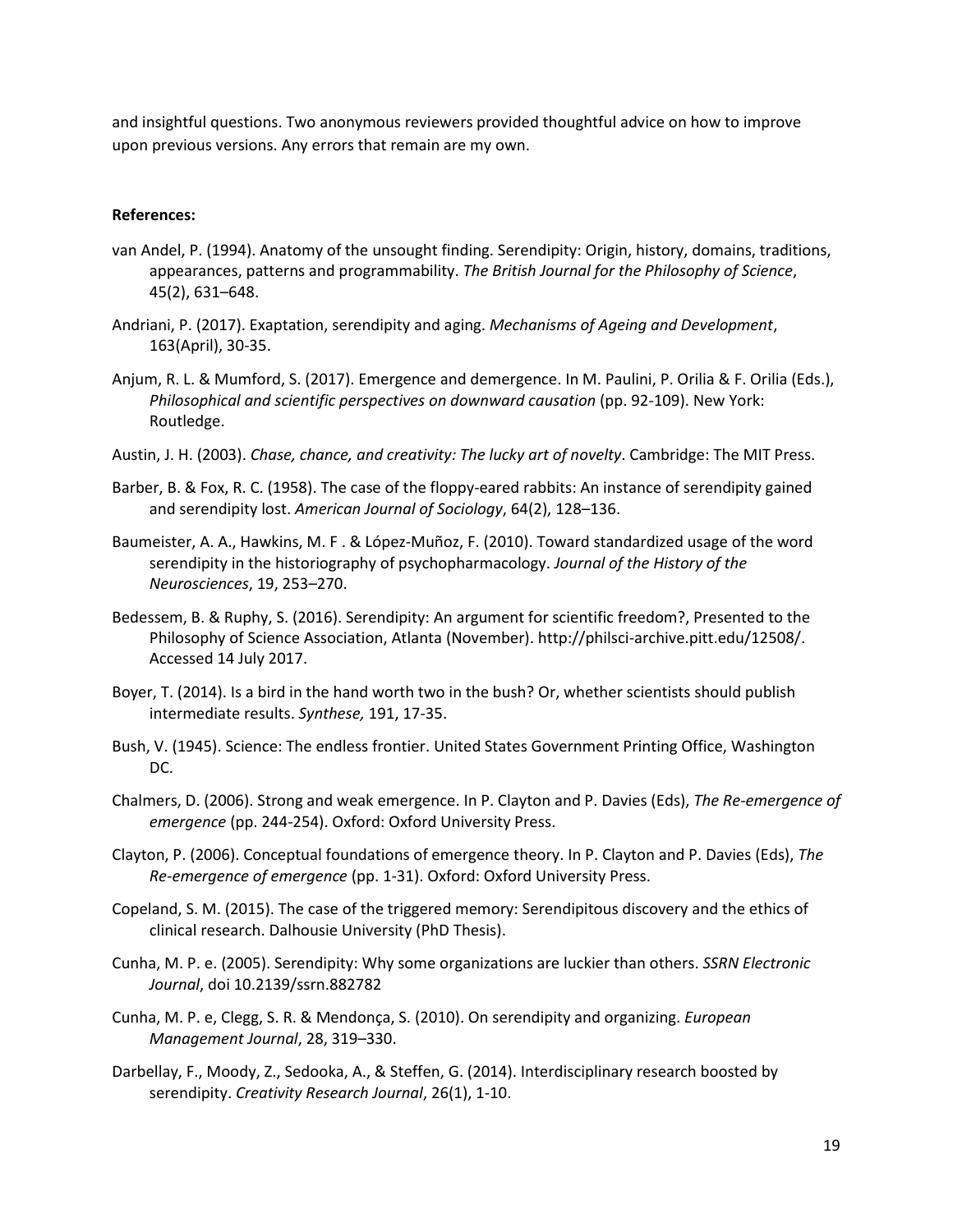- Diggins, F. (2003). The true history of the discovery of penicillin by Alexander Fleming. *Biomedical Scientist*, (March), 246–249.
- Erdelez, S. (1997). Information encountering: A conceptual framework for accidental information discovery. In *ISIC '96 Proceedings of an international conference on Information seeking in context* (pp. 412-421). London, UK: Taylor Graham Publishing.
- Estes, J. (2016). *Serendipity: An ecologist's quest to understand nature.* University of California Press.
- Fine, G.A. & Deegan, J.G. (1996). Three principles of Serendip: Insight, chance, and discovery in qualitative research. *Qualitative Studies in Education*, 9(4), 434–447.
- Fleck, L. (1979). *Genesis and development of a scientific fact.* University of Chicago Press.
- Fleming, S.A. (1945). Nobel lecture: Penicillin. *Nobel lectures, physiology or medicine 1942-1962*, 83–93.
- Foster, A.E. & Ellis, D. (2014). Serendipity and its study. *Journal of Documentation*, 70(6), 1015-1038.
- Gest, H. (1997). Serendipity in scientific discovery: A closer look. *Perspectives in Biology and Medicine*, 41(1), 21–28.
- Gibbons, M. (2012). Reassessing discovery: Rosalind Franklin, scientific visualization, and the structure of DNA. *Philosophy of Science*, 79, 63-80.
- Heesen, R. (forthcoming). Communism and the incentive to share in science. *Philosophy of Science.*
- Kefalidou, G. & Sharples, S. (2016). Encouraging serendipity in research: Designing technologies to support connection-making. *International Journal of Human-Computer Studies*, 89, 1-23.
- Kantorovich, A. (1993). *Scientific discovery: Logic and tinkering.* New York: SUNY Press.
- Kitcher, P. (1990). The division of cognitive labor. *The Journal of Philosophy*, 87(1), 5-22.
- Koestler, A. (1964). *The act of creation.* London, UK: Hutchinson & Co.
- Kohn, A. (1989). *Fortune or failure: Missed opportunities and chance discoveries in science*. Oxford: Basil Blackwell.
- Lawley, J. & Tompkins, P. (2008). *Maximising serendipity : The art of recognising and fostering potential. A systemic approach to change*, Resource document. http://www.cleanlanguage.co.uk/articles/articles/224/1/Maximising?Serendipity/Page1.html/print /224. Accessed 14 July 2017.
- Liestman, D. (1992). Chance in the midst of design: Approaches to library research serendipity. *RQ*, 31(4), 524-532.
- Makri, S. & Blandford, A. (2012). Coming across information serendipitously–Part 1: A process model. *Journal of Documentation*, 63(5), 684-705.
- McBirnie, A. (2008). Seeking serendipity: The paradox of control. *Aslib Proceedings*, 60(6), 600–618.
- McBirnie, A. & Urquhart, C. (2011). Motifs: Dominant interaction patterns in event structures of serendipity. *IR Information Research*, 16(3).
- McCay-Peet, L. (2011). Exploring serendipity's precipitating conditions. In P. Campos, N. Graham, J. Jorge, N. Nunes, P. Palanque & M. Winckler (Eds.)*, Lecture notes in computer science: Human-*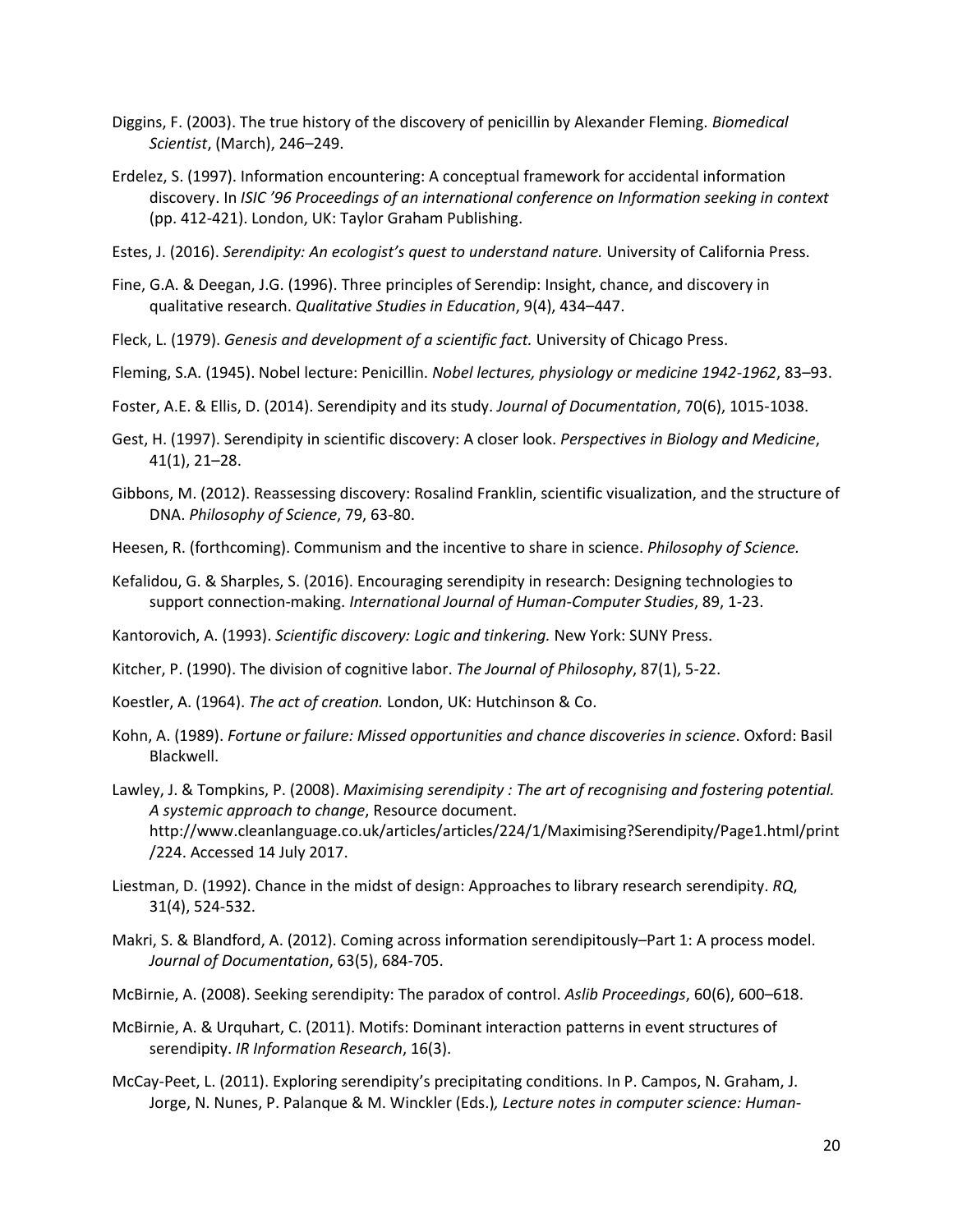*computer interaction, INTERACT 2011, Lisbon, Portugal (pp. 398-401). New York: Springer.* 

- McCay-Peet, L. & Toms, E.G. (2010). The process of serendipity in knowledge work. In *Proceedings of the third symposium on information interaction in context (New Brunswick, NJ, USA)* (pp. 377–381). http://doi.acm.org/10.1145/1840784.1840842. Accessed 14 July 2017.
- McCay-Peet, L. & Wells, P. (2017). Serendipity in the sciences: Exploring the boundaries. *Proceedings of the Nova Scotian Institution of Science (PNSIS)*, 49(1), 97-116.
- McKinnon, R. (2014). You make your own luck. *Metaphilosophy*, 45(4-5), 558-577.
- Merton, R. K. (1948). The bearing of empirical research upon the development of social theory. *American Sociological Review*, 13(5), 505–515.
- Merton, R. K. & Barber, E. (2004). *The travels and adventures of serendipity: A study in sociological semantics and the sociology of science*. Princeton: Princeton University Press.
- Michener, W. K., Bildstein, K. L., McKee, A., Parmenter, R. R., Hargrove, W. W., McClearn, D., & Stromberg, M. (2009). Biological field stations: Research legacies and sites for serendipity. *Bioscience*, 59(4), 300-310.
- Murayama, K., Nirei, M. & Shimizu, H. (2015). Management of science, serendipity, and research performance: Evidence from a survey of scientists in Japan and the U.S. *Research Policy*, 44, 862– 873.
- Napolitano, C. M. (2013). More than just a simple twist of fate: Serendipitous relations in developmental science. *Human Development*, 56(5), 291–318.
- Nickles, T. (1997). Methods of discovery. *Biology and Philosophy*, 12, 127–140.
- Nutefall, J. E. & Ryder, P.M. (2010). The serendipitous research process. *The Journal of Academic Librarianship*, 36(3), 228-234.
- Roberts, R. (1989). *Serendipity: Accidental discoveries in science*. Wiley.
- de Rond, M. (2014). The structure of serendipity. *Culture and Organization*, 20(5), 342-358.
- de Rond, M. & Morley, I. (2010). Introduction: Fortune and the prepared mind. In M. de Rond & I. Morley (Eds.). *Serendipity: Fortune and the prepared mind* (pp. 1-10). Cambridge University Press.
- Rubin, V. L., Burkell, J. & Quan-Haase, A. (2011). Facets of serendipity in everyday chance encounters: A grounded theory approach to blog analysis. *IF informationresearch*, 16(3), 1–19.
- Solomon, Y. (2017). Temporal aspects of info-serendipity. *Temporalités: Revue de sciences sociales et humaines*, doi:10.4000/temporalites.3523.
- Sommer, T. J. (2001). Suppression of scientific research: Bahramdipity and nulltiple scientific discoveries. *Science and Engineering Ethics*, 7(1), 77–104.
- Strevens, M. (2003). The role of the priority rule in science. *The Journal of Philosophy*, 100(2), 55-79.
- Strevens, M. (forthcoming)*.* Scientific sharing: Communism and the social contract, in T. Boyer-Kassem, C. May-Wilson & M. Weisberg (Eds.), *Scientific collaboration and collective knowledge.* New York: Oxford University Press.